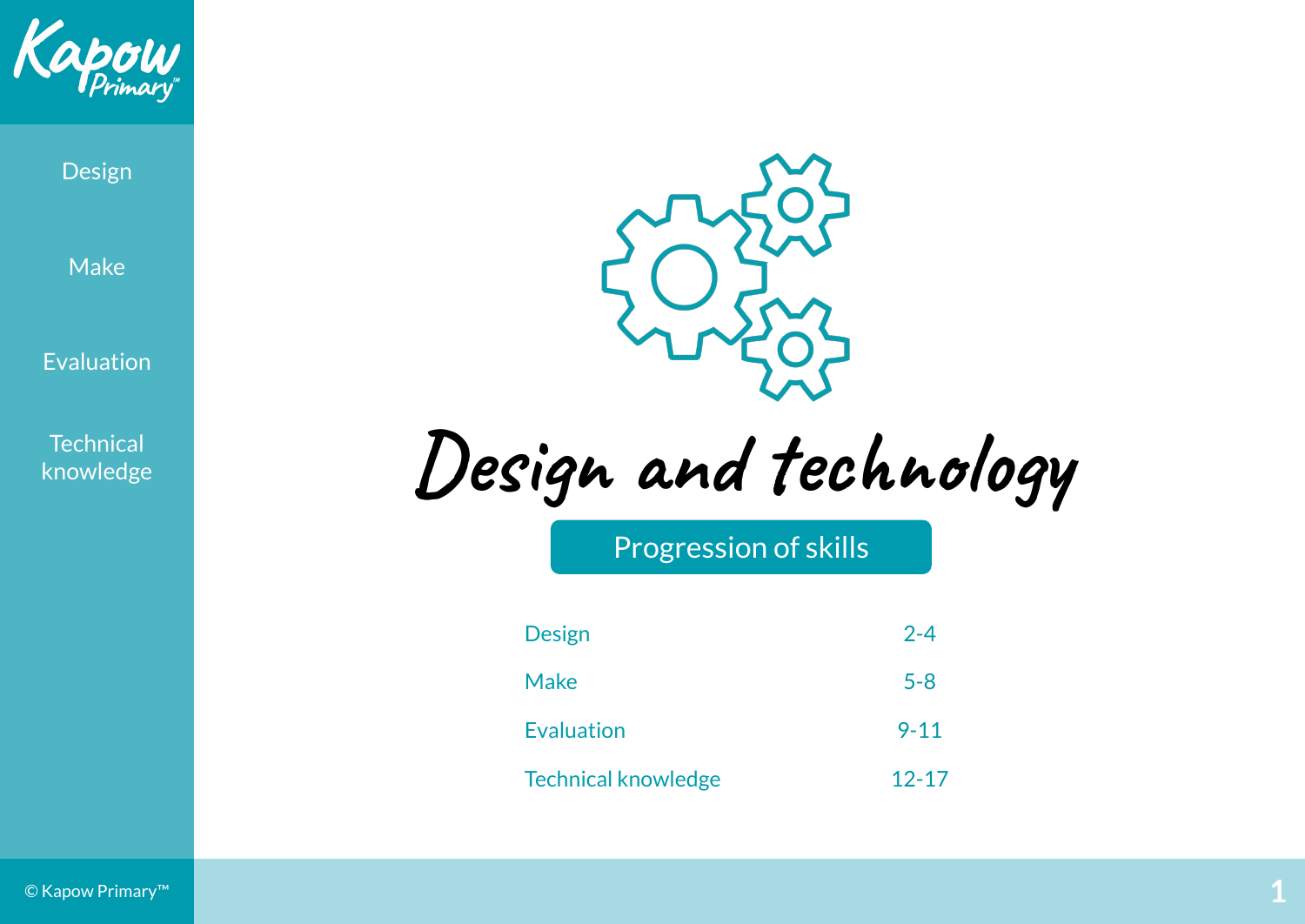<span id="page-1-0"></span>

|                                       |                                             | Key stage 1                                                                                                                                                                                                                                                                                                                                                       |                                                                                                                                                                                                                                                                                                                                                   | Key stage 2                                                                                                                                                                                                                                                                                                  |                                                                                                                                                                                                                                              |                                                                                                                                                                                                   |                                                                                                                                                                                                                                                                                                                                                                                         |
|---------------------------------------|---------------------------------------------|-------------------------------------------------------------------------------------------------------------------------------------------------------------------------------------------------------------------------------------------------------------------------------------------------------------------------------------------------------------------|---------------------------------------------------------------------------------------------------------------------------------------------------------------------------------------------------------------------------------------------------------------------------------------------------------------------------------------------------|--------------------------------------------------------------------------------------------------------------------------------------------------------------------------------------------------------------------------------------------------------------------------------------------------------------|----------------------------------------------------------------------------------------------------------------------------------------------------------------------------------------------------------------------------------------------|---------------------------------------------------------------------------------------------------------------------------------------------------------------------------------------------------|-----------------------------------------------------------------------------------------------------------------------------------------------------------------------------------------------------------------------------------------------------------------------------------------------------------------------------------------------------------------------------------------|
| Kapow                                 | Strands:                                    | Year 1                                                                                                                                                                                                                                                                                                                                                            | Year 2                                                                                                                                                                                                                                                                                                                                            | Year <sub>3</sub>                                                                                                                                                                                                                                                                                            | Year 4                                                                                                                                                                                                                                       | Year 5                                                                                                                                                                                            | Year 6                                                                                                                                                                                                                                                                                                                                                                                  |
| <b>Design</b>                         |                                             | • Learning the<br>importance of a clear<br>design criteria<br>• Including individual                                                                                                                                                                                                                                                                              | • Generating and<br>communicating ideas<br>using sketching and<br>modelling                                                                                                                                                                                                                                                                       | • Designing a castle<br>with key features to<br>appeal to a specific<br>person/purpose                                                                                                                                                                                                                       | • Designing a stable<br>pavilion structure that<br>is aesthetically<br>pleasing and selecting<br>materials to create a                                                                                                                       | • Designing a stable<br>structure that is able<br>to support weight<br>• Creating frame                                                                                                           | $\bullet$ Designing a<br>playground featuring a<br>variety of different<br>structures, giving<br>careful consideration                                                                                                                                                                                                                                                                  |
| <b>Make</b>                           | <b>Structures</b>                           | preferences and<br>requirements in a<br>design                                                                                                                                                                                                                                                                                                                    | • Learning about<br>different types of<br>structures, found in<br>the natural world and<br>in everyday objects                                                                                                                                                                                                                                    | • Drawing and<br>labelling a castle<br>design using 2D<br>shapes, labelling:<br>-the 3D shapes that<br>will create the<br>features - materials                                                                                                                                                               | desired effect<br>• Building frame<br>structures designed to<br>support weight                                                                                                                                                               | structure<br>with focus on<br>triangulation                                                                                                                                                       | to how the structures<br>will be used,<br>considering effective<br>and ineffective<br>designs                                                                                                                                                                                                                                                                                           |
| <b>Evaluation</b><br><b>Technical</b> |                                             |                                                                                                                                                                                                                                                                                                                                                                   |                                                                                                                                                                                                                                                                                                                                                   | need and colours<br>• Designing and/or<br>decorating a castle<br>tower on CAD<br>software                                                                                                                                                                                                                    |                                                                                                                                                                                                                                              |                                                                                                                                                                                                   |                                                                                                                                                                                                                                                                                                                                                                                         |
| knowledge                             | Mechanisms/<br><b>Mechanical</b><br>systems | • Explaining how to<br>adapt mechanisms,<br>using bridges or<br>guides to control the<br>movement<br>• Designing a moving<br>story book for a given<br>audience<br>• Designing a vehicle<br>that includes wheels,<br>axles and axle holders,<br>which will allow the<br>wheels to move<br>• Creating clearly<br>labelled drawings<br>which illustrate<br>movement | • Creating a class<br>design criteria for a<br>moving monster<br>• Designing a moving<br>monster for a specific<br>audience in<br>accordance with a<br>design criteria<br>• Selecting a suitable<br>linkage system<br>to produce the desired<br>motions<br>• Designing a wheel<br>Selecting appropriate<br>materials based on<br>their properties | $\bullet$ Designing a toy<br>which uses a<br>pneumatic system<br>• Developing design<br>criteria from a design<br>brief<br>• Generating ideas<br>using thumbnail<br>sketches and exploded<br>diagrams<br>• Learning that<br>different types of<br>drawings are used in<br>design to explain ideas<br>clearly | • Designing a shape<br>that reduces air<br>resistance<br>$\bullet$ Drawing a net to<br>create a structure<br>from<br>• Choosing shapes<br>that increase or<br>decrease speed as a<br>result of air resistance<br>• Personalising a<br>design | • Designing a pop-up<br>book which uses a<br>mixture of structures<br>and mechanisms<br>$\bullet$ Naming each<br>mechanism, input and<br>output accurately<br>• Storyboarding ideas<br>for a book | • Experimenting with a<br>range of cams,<br>creating a design for<br>an automata toy based<br>on a choice of cam to<br>create a desired<br>movement<br>• Understanding how<br>linkages change the<br>direction of a force<br>• Making things move<br>at the same time<br>• Understanding and<br>drawing<br>cross-sectional<br>diagrams to show the<br>inner-workings of the<br>automata |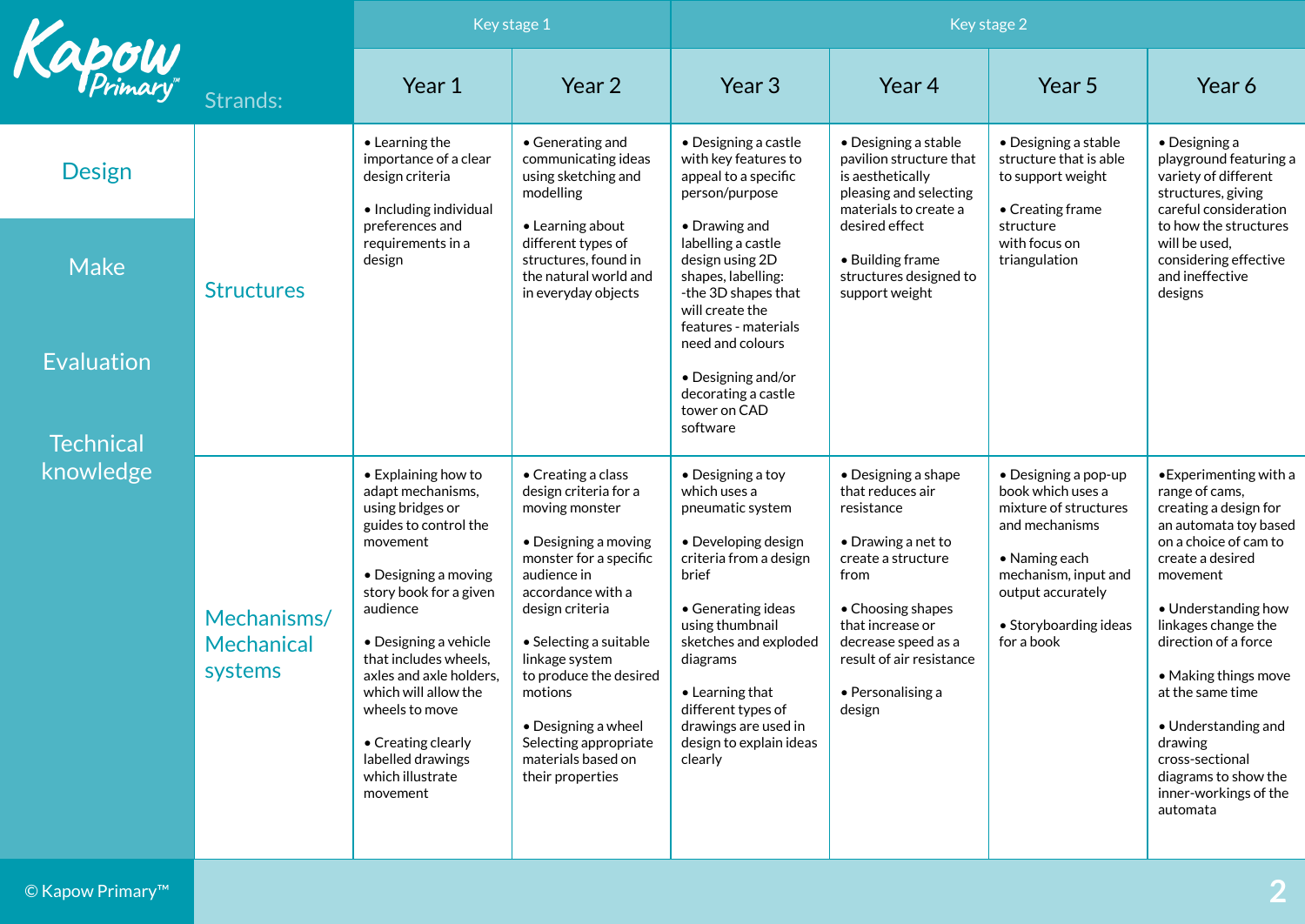|                               |                                                                                                                                                            | Key stage 1                                                                              |                                                                                                                                                                                         | Key stage 2                                                                                                         |                                                                                                                                                                                   |                                                                                                                                                |                                                                                             |
|-------------------------------|------------------------------------------------------------------------------------------------------------------------------------------------------------|------------------------------------------------------------------------------------------|-----------------------------------------------------------------------------------------------------------------------------------------------------------------------------------------|---------------------------------------------------------------------------------------------------------------------|-----------------------------------------------------------------------------------------------------------------------------------------------------------------------------------|------------------------------------------------------------------------------------------------------------------------------------------------|---------------------------------------------------------------------------------------------|
| Kapow                         | Strands:                                                                                                                                                   | Year 1                                                                                   | Year 2                                                                                                                                                                                  | Year 3                                                                                                              | Year 4                                                                                                                                                                            | Year 5                                                                                                                                         | Year 6                                                                                      |
| <b>Design</b>                 |                                                                                                                                                            | N/A                                                                                      | N/A                                                                                                                                                                                     | • Designing a game<br>that works using static<br>electricity, including<br>the instructions for<br>playing the game | • Designing a torch,<br>giving consideration<br>to the target audience<br>and creating both<br>design and success                                                                 | $\bullet$ Designing an<br>electronic greetings<br>card with a copper<br>track circuit and<br>components                                        | • Designing a steady<br>hand game -<br>identifying and<br>naming the<br>components required |
| <b>Make</b>                   | <b>Electrical</b><br>systems<br>(KS2 only)<br>• Designing smoothie<br>carton packaging<br>by-hand or on ICT<br>software<br><b>Cooking and</b><br>nutrition |                                                                                          |                                                                                                                                                                                         | Identifying a design<br>criteria and a target<br>audience                                                           | criteria focusing on<br>features of individual<br>design ideas                                                                                                                    | • Creating a labelled<br>circuit diagram<br>showing positive and<br>negative parts in<br>relation to the LED                                   | $\bullet$ Drawing a<br>design from three<br>different perspectives<br>• Generating ideas    |
| Evaluation                    |                                                                                                                                                            |                                                                                          |                                                                                                                                                                                         |                                                                                                                     |                                                                                                                                                                                   | and the battery<br>• Writing design<br>criteria for an<br>electronic greeting<br>card                                                          | through sketching and<br>discussion<br>• Modelling ideas<br>through prototypes              |
| <b>Technical</b><br>knowledge |                                                                                                                                                            |                                                                                          |                                                                                                                                                                                         |                                                                                                                     | $\bullet$ Compiling a<br>moodboard relevant<br>to my chosen theme,<br>purpose and recipient                                                                                       | • Understanding the<br>purpose of products<br>(toys), including what<br>is meant by 'fit for<br>purpose' and 'form<br>over function'           |                                                                                             |
|                               |                                                                                                                                                            | • Designing a healthy<br>wrap based on a food<br>combination which<br>work well together | $\bullet$ Creating a healthy<br>and nutritious recipe<br>for a savoury tart<br>using seasonal<br>ingredients,<br>considering the taste,<br>texture, smell and<br>appearance of the dish | • Designing a biscuit<br>within a given budget,<br>drawing upon<br>previous taste testing                           | $\bullet$ Adapting a<br>traditional recipe,<br>understanding that<br>the nutritional value<br>of a recipe alters if you<br>remove, substitute or<br>add additional<br>ingredients | • Writing a recipe,<br>explaining the key<br>steps, method and<br>ingredients<br>• Including facts and<br>drawings from<br>research undertaken |                                                                                             |
|                               |                                                                                                                                                            |                                                                                          |                                                                                                                                                                                         |                                                                                                                     |                                                                                                                                                                                   | • Writing an amended<br>method for a recipe to<br>incorporate the<br>relevant changes to<br>ingredients                                        |                                                                                             |
|                               |                                                                                                                                                            |                                                                                          |                                                                                                                                                                                         |                                                                                                                     |                                                                                                                                                                                   | • Designing appealing<br>packaging to reflect a<br>recipe                                                                                      |                                                                                             |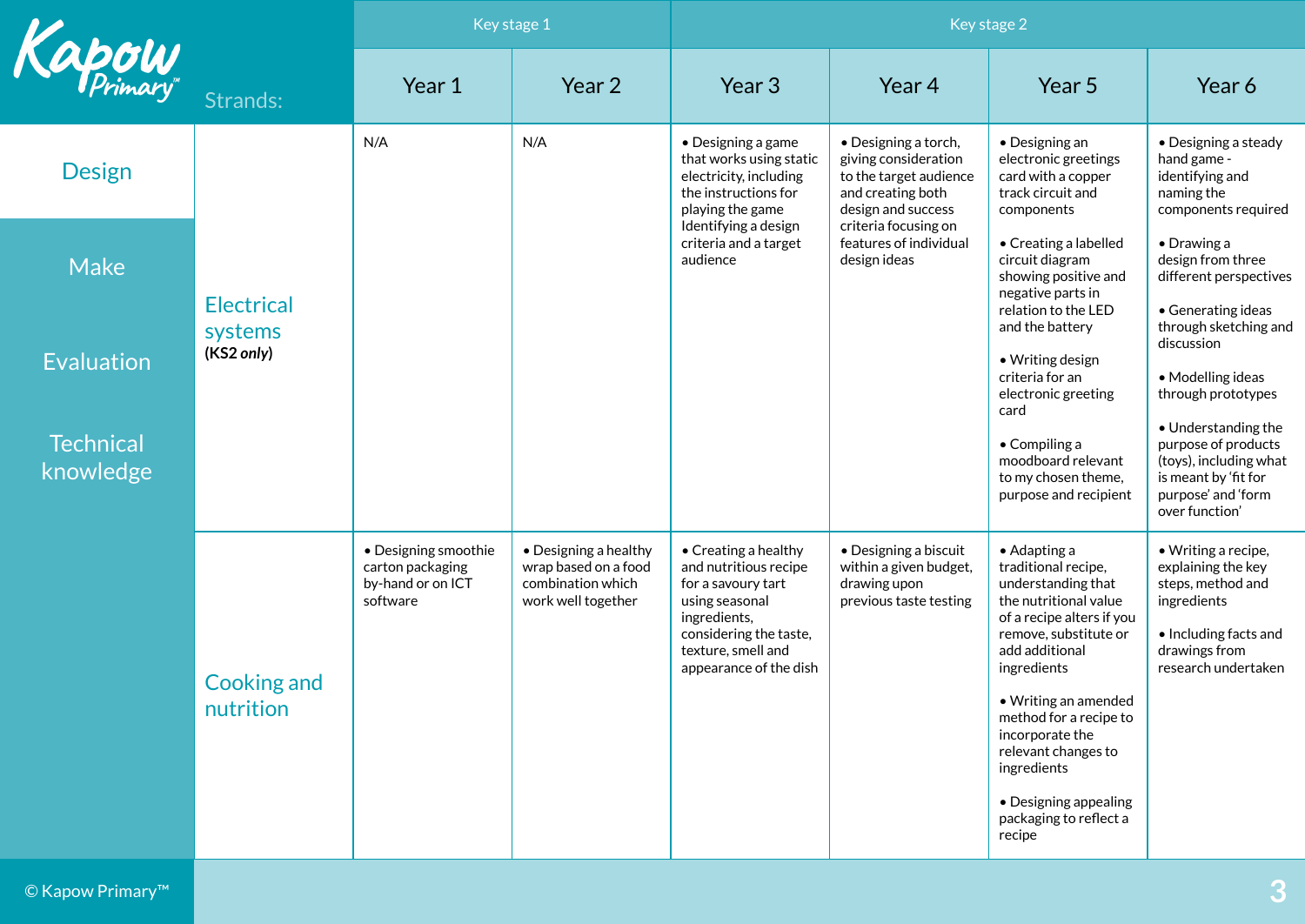|                                                    |                                    | Key stage 1                                              |                     | Key stage 2                                                                                                                                                                                                                                                                            |                                                                                                                                                                                                                                                                                                                                                                                                                                                                |                                                                                                                                                                                                                                                                                                                                                                                                                                                                            |                                                                                                                                                                                                                                                                                                                                                                                                                                                 |  |
|----------------------------------------------------|------------------------------------|----------------------------------------------------------|---------------------|----------------------------------------------------------------------------------------------------------------------------------------------------------------------------------------------------------------------------------------------------------------------------------------|----------------------------------------------------------------------------------------------------------------------------------------------------------------------------------------------------------------------------------------------------------------------------------------------------------------------------------------------------------------------------------------------------------------------------------------------------------------|----------------------------------------------------------------------------------------------------------------------------------------------------------------------------------------------------------------------------------------------------------------------------------------------------------------------------------------------------------------------------------------------------------------------------------------------------------------------------|-------------------------------------------------------------------------------------------------------------------------------------------------------------------------------------------------------------------------------------------------------------------------------------------------------------------------------------------------------------------------------------------------------------------------------------------------|--|
| Kapow                                              | Strands:                           | Year 1                                                   | Year 2              | Year 3                                                                                                                                                                                                                                                                                 | Year 4                                                                                                                                                                                                                                                                                                                                                                                                                                                         | Year 5                                                                                                                                                                                                                                                                                                                                                                                                                                                                     | Year 6                                                                                                                                                                                                                                                                                                                                                                                                                                          |  |
| <b>Design</b>                                      |                                    | • Using a template to<br>create a design for a<br>puppet | • Designing a pouch | • Designing and<br>making a template<br>from an existing<br>cushion and applying<br>individual design                                                                                                                                                                                  | • Writing design<br>criteria for<br>a product, articulating<br>decisions made                                                                                                                                                                                                                                                                                                                                                                                  | • Designing a stuffed<br>toy considering the<br>main component<br>shapes required and<br>creating                                                                                                                                                                                                                                                                                                                                                                          | $\bullet$ Designing a<br>waistcoat in<br>accordance to<br>specification linked to<br>set of design criteria                                                                                                                                                                                                                                                                                                                                     |  |
| <b>Make</b>                                        | <b>Textiles</b>                    |                                                          |                     | criteria                                                                                                                                                                                                                                                                               | $\bullet$ Designing a<br>personalised Book<br>sleeve                                                                                                                                                                                                                                                                                                                                                                                                           | an appropriate<br>template<br>• Considering the<br>proportions<br>of individual<br>components                                                                                                                                                                                                                                                                                                                                                                              | to fit a specific theme<br>• Annotating designs                                                                                                                                                                                                                                                                                                                                                                                                 |  |
| <b>Evaluation</b><br><b>Technical</b><br>knowledge | <b>Digital world</b><br>(KS2 only) | N/A                                                      | N/A                 | • Problem solving by<br>suggesting potential<br>features on a Micro:<br>bit and justifying my<br>ideas<br>• Developing design<br>ideas for a technology<br>pouch<br>• Drawing and<br>manipulating 2D<br>shapes, using<br>computer-aided<br>design, to produce a<br>point of sale badge | • Writing design<br>criteria for a<br>programmed timer<br>(Micro:bit)<br>• Exploring different<br>mindfulness strategies<br>• Applying the results<br>of my research to<br>further inform my<br>design criteria<br>• Developing a<br>prototype case for my<br>mindful moment timer<br>$\bullet$ Using and<br>manipulating shapes<br>and clipart, using<br>computer-aided<br>design (CAD), to<br>produce a logo<br>• Following a list of<br>design requirements | • Researching (books,<br>internet) for a<br>particular (user's)<br>animal's needs<br>• Developing design<br>criteria based on<br>research<br>• Generating multiple<br>housing ideas using<br>building bricks<br>• Understanding what<br>a virtual model is and<br>the pros and cons of<br>traditional and CAD<br>modelling<br>• Placing and<br>manoeuvring 3D<br>objects, using CAD<br>• Changing the<br>properties of, or<br>combine one or more<br>3D objects, using CAD | • Writing a design<br>brief from information<br>submitted by a client<br>• Developing design<br>criteria to fulfil the<br>client's request<br>• Considering and<br>suggesting additional<br>functions for my<br>navigation tool<br>• Developing a<br>product idea through<br>annotated sketches<br>• Placing and<br>manoeuvring 3D<br>objects, using CAD<br>• Changing the<br>properties of, or<br>combine one or more<br>3D objects, using CAD |  |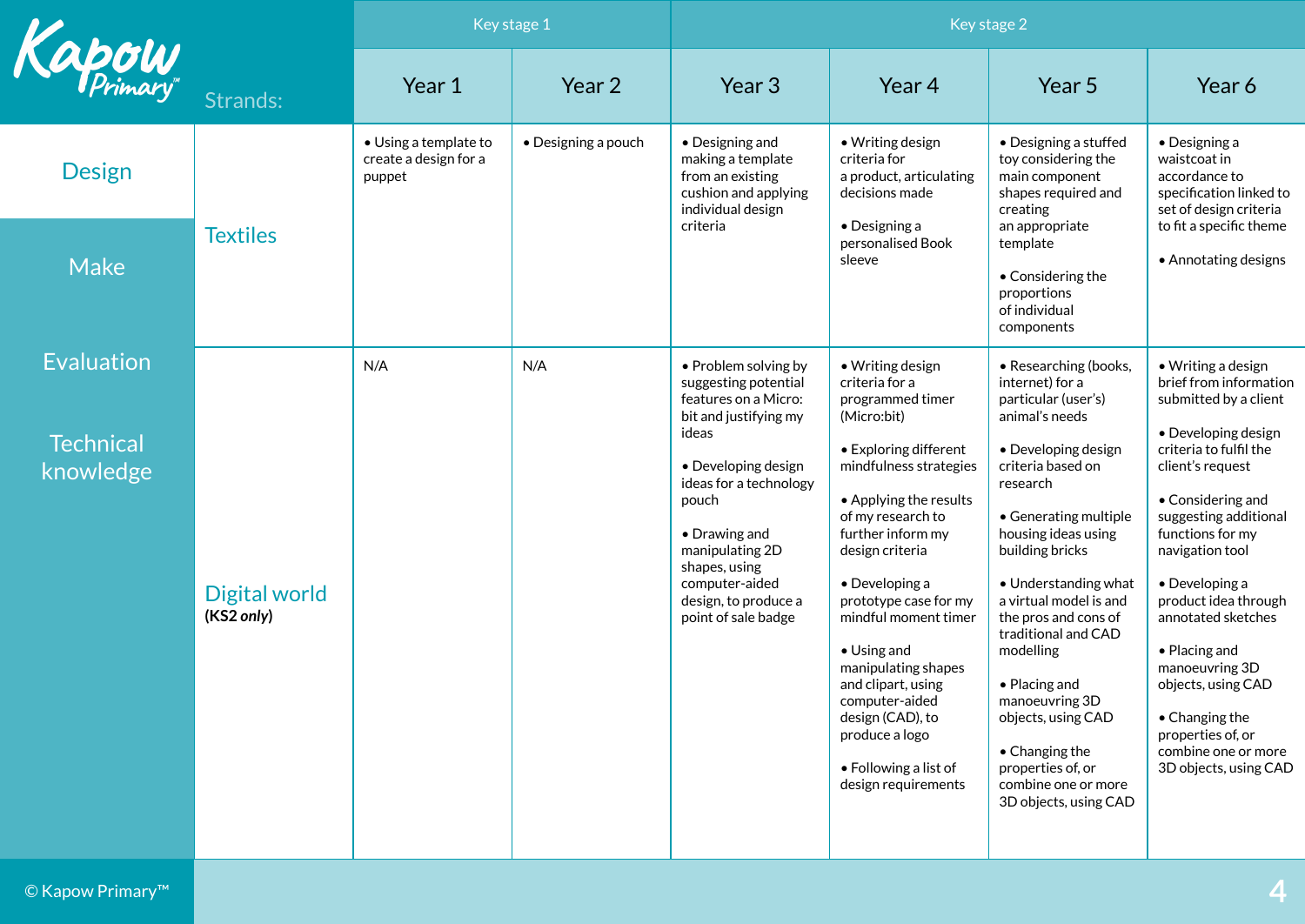<span id="page-4-0"></span>

|                               |                   | Key stage 1                                                                                              |                                                                                  | Key stage 2                                                                                     |                                                                                                                                                             |                                                                                                                                                                                                                                                                                                                                                                                                                          |                                                                                                     |  |
|-------------------------------|-------------------|----------------------------------------------------------------------------------------------------------|----------------------------------------------------------------------------------|-------------------------------------------------------------------------------------------------|-------------------------------------------------------------------------------------------------------------------------------------------------------------|--------------------------------------------------------------------------------------------------------------------------------------------------------------------------------------------------------------------------------------------------------------------------------------------------------------------------------------------------------------------------------------------------------------------------|-----------------------------------------------------------------------------------------------------|--|
| Kapow                         | Strands:          | Year 1                                                                                                   | Year 2                                                                           | Year 3                                                                                          | Year 4                                                                                                                                                      | Year 5                                                                                                                                                                                                                                                                                                                                                                                                                   | Year 6                                                                                              |  |
| <b>Design</b>                 |                   | • Making stable<br>structures from card,<br>tape and glue<br>• Following                                 | • Making a structure<br>according to design<br>criteria<br>• Creating joints and | • Constructing<br>a range of 3D<br>geometric shapes<br>using nets                               | • Creating a range of<br>different shaped<br>frame structures<br>• Making a variety of                                                                      | • Making a range of<br>different shaped beam<br>bridges<br>• Using triangles to                                                                                                                                                                                                                                                                                                                                          | • Building a range of<br>play apparatus<br>structures drawing<br>upon new and prior<br>knowledge of |  |
| <b>Make</b>                   |                   | instructions to cut and<br>assemble the<br>supporting structure<br>of a windmill<br>• Making functioning | structures from<br>paper/card and tape                                           | • Creating special<br>features for individual<br>designs<br>• Making facades<br>from a range of | free standing frame<br>structures of different<br>shapes and sizes<br>• Selecting<br>appropriate materials                                                  | create truss bridges<br>that span a given<br>distance and supports<br>a load<br>• Building a wooden                                                                                                                                                                                                                                                                                                                      | structures<br>• Measuring, marking<br>and cutting wood to<br>create a range of<br>structures        |  |
| <b>Evaluation</b>             |                   | turbines and axles<br>which are assembled<br>into a main supporting<br>structure                         |                                                                                  | recycled materials                                                                              | to build a strong<br>structure and for the<br>cladding<br>• Reinforcing corners                                                                             | bridge structure<br>Independently<br>measuring and<br>marking wood<br>accurately                                                                                                                                                                                                                                                                                                                                         | • Using a range<br>of materials to<br>reinforce and add<br>decoration to                            |  |
| <b>Technical</b><br>knowledge | <b>Structures</b> |                                                                                                          |                                                                                  |                                                                                                 | to strengthen a<br>structure<br>• Creating a design in<br>accordance with a<br>plan<br>• Learning to create<br>different textural<br>effects with materials | • Selecting<br>appropriate tools and<br>equipment for<br>particular tasks<br>• Using the correct<br>techniques to saws<br>safely<br>$\bullet$ Identifying where a<br>structure needs<br>reinforcement and<br>using card corners for<br>support<br>• Explaining why<br>selecting<br>appropriating<br>materials is an<br>important part of the<br>design process<br>• Understanding basic<br>wood functional<br>properties | structures                                                                                          |  |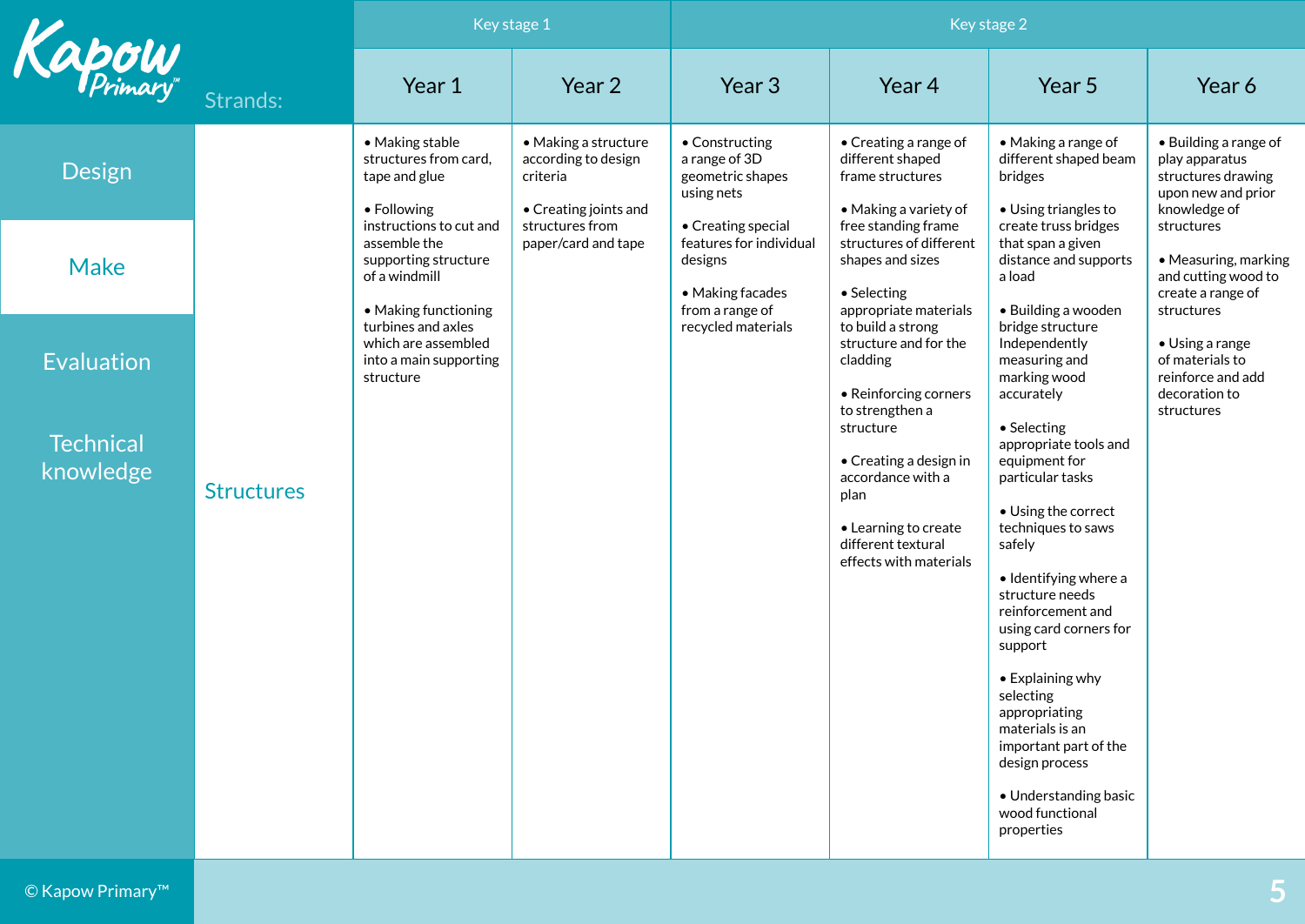|                               |                                      | Key stage 1                                                                       |                                                                                                      | Key stage 2                                                                                                                                                                                     |                                                                                |                                                                                                                         |                                                                                                                                                                                                                                                                                                                 |
|-------------------------------|--------------------------------------|-----------------------------------------------------------------------------------|------------------------------------------------------------------------------------------------------|-------------------------------------------------------------------------------------------------------------------------------------------------------------------------------------------------|--------------------------------------------------------------------------------|-------------------------------------------------------------------------------------------------------------------------|-----------------------------------------------------------------------------------------------------------------------------------------------------------------------------------------------------------------------------------------------------------------------------------------------------------------|
| Kapow                         | Strands:                             | Year 1                                                                            | Year 2                                                                                               | Year 3                                                                                                                                                                                          | Year 4                                                                         | Year 5                                                                                                                  | Year 6                                                                                                                                                                                                                                                                                                          |
| <b>Design</b>                 |                                      | • Following a design to<br>create moving models<br>that use levers and<br>sliders | • Making linkages<br>using card for levers<br>and split pins for<br>pivots                           | $\bullet$ Creating a<br>pneumatic system to<br>create a desired<br>motion                                                                                                                       | • Measuring, marking,<br>cutting and<br>assembling with<br>increasing accuracy | • Following a design<br>brief to make a pop up<br>book, neatly and with<br>focus on accuracy                            | • Measuring, marking<br>and checking the<br>accuracy of the<br>jelutong and dowel<br>pieces required                                                                                                                                                                                                            |
| <b>Make</b>                   |                                      | • Adapting<br>mechanisms                                                          | • Experimenting with<br>linkages adjusting the<br>widths, lengths and<br>thicknesses of card<br>used | • Building secure<br>housing for a<br>pneumatic system<br>• Using syringes and<br>balloons to create                                                                                            | • Making a model<br>based on a chosen<br>design                                | • Making mechanisms<br>and/or structures<br>using sliders, pivots<br>and folds to produce<br>movement                   | • Measuring, marking<br>and cutting<br>components<br>accurately using a<br>ruler and scissors                                                                                                                                                                                                                   |
| <b>Evaluation</b>             |                                      |                                                                                   | • Cutting and<br>assembling<br>components neatly<br>• Selecting materials<br>according to their      | different types of<br>pneumatic systems to<br>make a functional<br>and appealing<br>pneumatic toy                                                                                               |                                                                                | • Using layers and<br>spacers to hide the<br>workings of<br>mechanical parts for<br>an aesthetically<br>pleasing result | • Assembling<br>components<br>accurately to make a<br>stable frame                                                                                                                                                                                                                                              |
| <b>Technical</b><br>knowledge | Mechanisms/<br>Mechanical<br>systems |                                                                                   | characteristics<br>• Following a design<br>brief                                                     | • Selecting materials<br>due to their functional<br>and aesthetic<br>characteristics<br>• Manipulating<br>materials to create<br>different effects by<br>cutting, creasing,<br>folding, weaving |                                                                                |                                                                                                                         | • Understanding that<br>for the frame to<br>function effectively<br>the components must<br>be cut accurately and<br>the joints of the frame<br>secured at right angles<br>• Selecting<br>appropriate materials<br>based on the materials<br>being joined and the<br>speed at which the<br>glue needs to dry/set |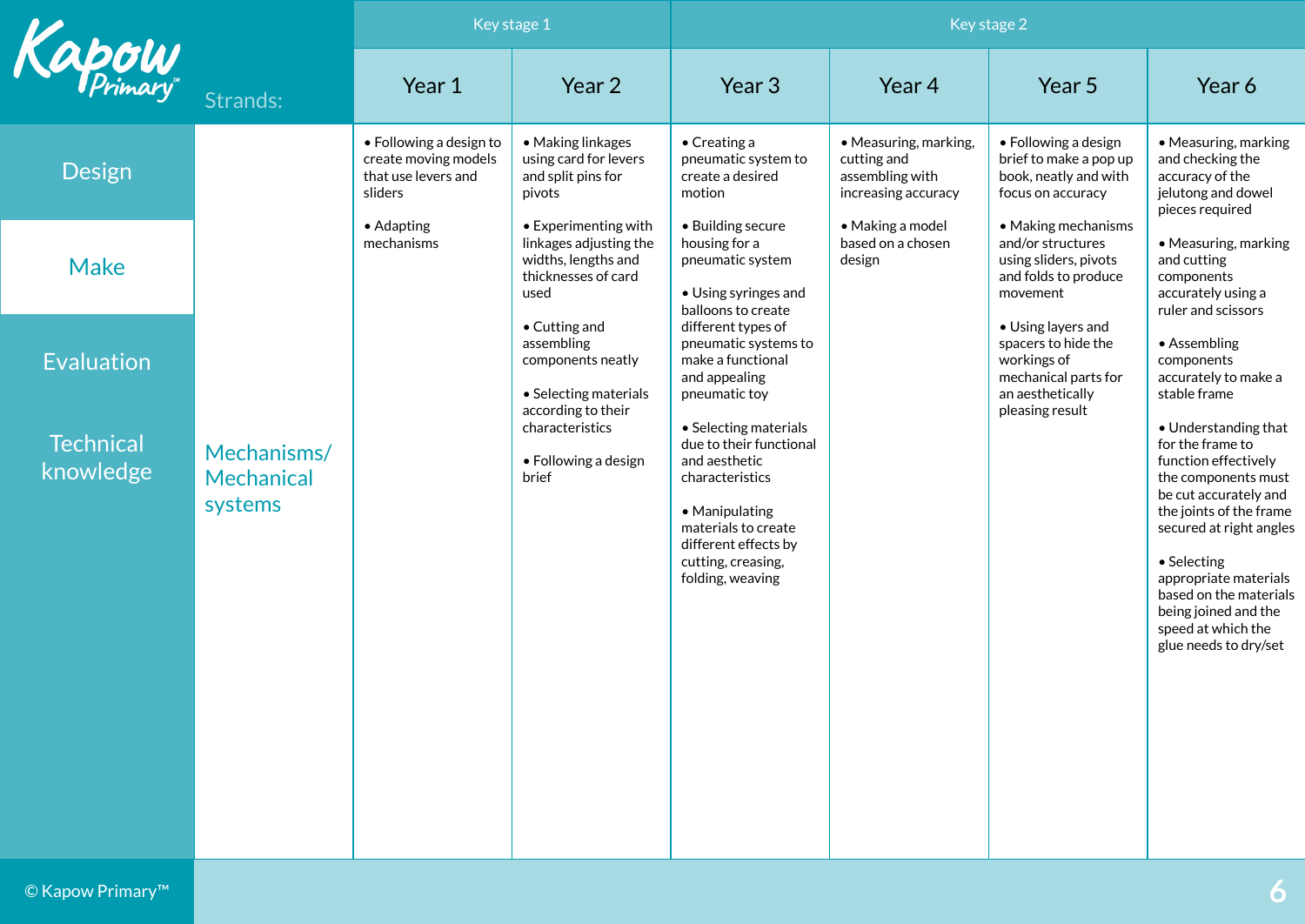|                               |                                 | Key stage 1                                                                                                                                                                          |                                                                                                                    | Key stage 2                                                                                                                                                                                          |                                                                                                                |                                                                                                                                                                                                                                                     |                                                                                                                                                                                                                                        |  |
|-------------------------------|---------------------------------|--------------------------------------------------------------------------------------------------------------------------------------------------------------------------------------|--------------------------------------------------------------------------------------------------------------------|------------------------------------------------------------------------------------------------------------------------------------------------------------------------------------------------------|----------------------------------------------------------------------------------------------------------------|-----------------------------------------------------------------------------------------------------------------------------------------------------------------------------------------------------------------------------------------------------|----------------------------------------------------------------------------------------------------------------------------------------------------------------------------------------------------------------------------------------|--|
| Kapow                         | Strands:                        | Year 1                                                                                                                                                                               | Year 2                                                                                                             | Year 3                                                                                                                                                                                               | Year 4                                                                                                         | Year <sub>5</sub>                                                                                                                                                                                                                                   | Year 6                                                                                                                                                                                                                                 |  |
| Design                        |                                 | N/A                                                                                                                                                                                  | N/A                                                                                                                | $\bullet$ Making an<br>electrostatic game,<br>referring to the design<br>criteria                                                                                                                    | • Making a torch with<br>a working electrical<br>circuit and switch<br>• Using appropriate                     | • Making a functional<br>series circuit<br>• Creating an<br>electronics greeting                                                                                                                                                                    | • Constructing a<br>stable base for a game<br>• Accurately cutting,<br>folding and                                                                                                                                                     |  |
| <b>Make</b>                   | <b>Electrical</b><br>systems    |                                                                                                                                                                                      |                                                                                                                    | • Using a wider range<br>of materials and<br>equipment safely<br>• Using electrostatic<br>energy to move                                                                                             | equipment to<br>cut and attach<br>materials<br>• Assembling a torch<br>according to the                        | card, referring to a<br>design criteria<br>• Mapping out where<br>different components<br>of the circuit will go                                                                                                                                    | assembling a net<br>• Decorating the base<br>of the game to a high<br>quality finish                                                                                                                                                   |  |
| <b>Evaluation</b>             | (KS2 only)                      |                                                                                                                                                                                      |                                                                                                                    | objects in isolation as<br>well as in part of a<br>system                                                                                                                                            | design and success<br>criteria                                                                                 |                                                                                                                                                                                                                                                     | • Making and testing a<br>circuit<br>Incorporating a circuit<br>into a base                                                                                                                                                            |  |
| <b>Technical</b><br>knowledge |                                 |                                                                                                                                                                                      |                                                                                                                    |                                                                                                                                                                                                      |                                                                                                                |                                                                                                                                                                                                                                                     |                                                                                                                                                                                                                                        |  |
|                               | <b>Cooking and</b><br>nutrition | • Chopping fruit and<br>vegetables safely to<br>make a smoothie<br>• Identifying if a food<br>is a fruit or a vegetable<br>• Learning where and<br>how fruits and<br>vegetables grow | • Slicing food safely<br>using the bridge or<br>claw grip<br>• Constructing a wrap<br>that meets a design<br>brief | • Knowing how to<br>prepare themselves<br>and a work space to<br>cook safely in, learning<br>the basic rules to<br>avoid food<br>contamination<br>• Following the<br>instructions within a<br>recipe | • Following a baking<br>recipe<br>• Cooking safely,<br>following basic<br>hygiene rules<br>• Adapting a recipe | • Cutting and<br>preparing vegetables<br>safely<br>• Using equipment<br>safely, including<br>knives, hot pans and<br>hobs<br>• Knowing how<br>to avoid<br>cross-contamination<br>• Following a step by<br>step method carefully<br>to make a recipe | · Following a recipe,<br>including using the<br>correct quantities of<br>each ingredient<br>• Adapting a recipe<br>based on research<br>• Working to a given<br>timescale<br>• Working safely and<br>hygienically with<br>independence |  |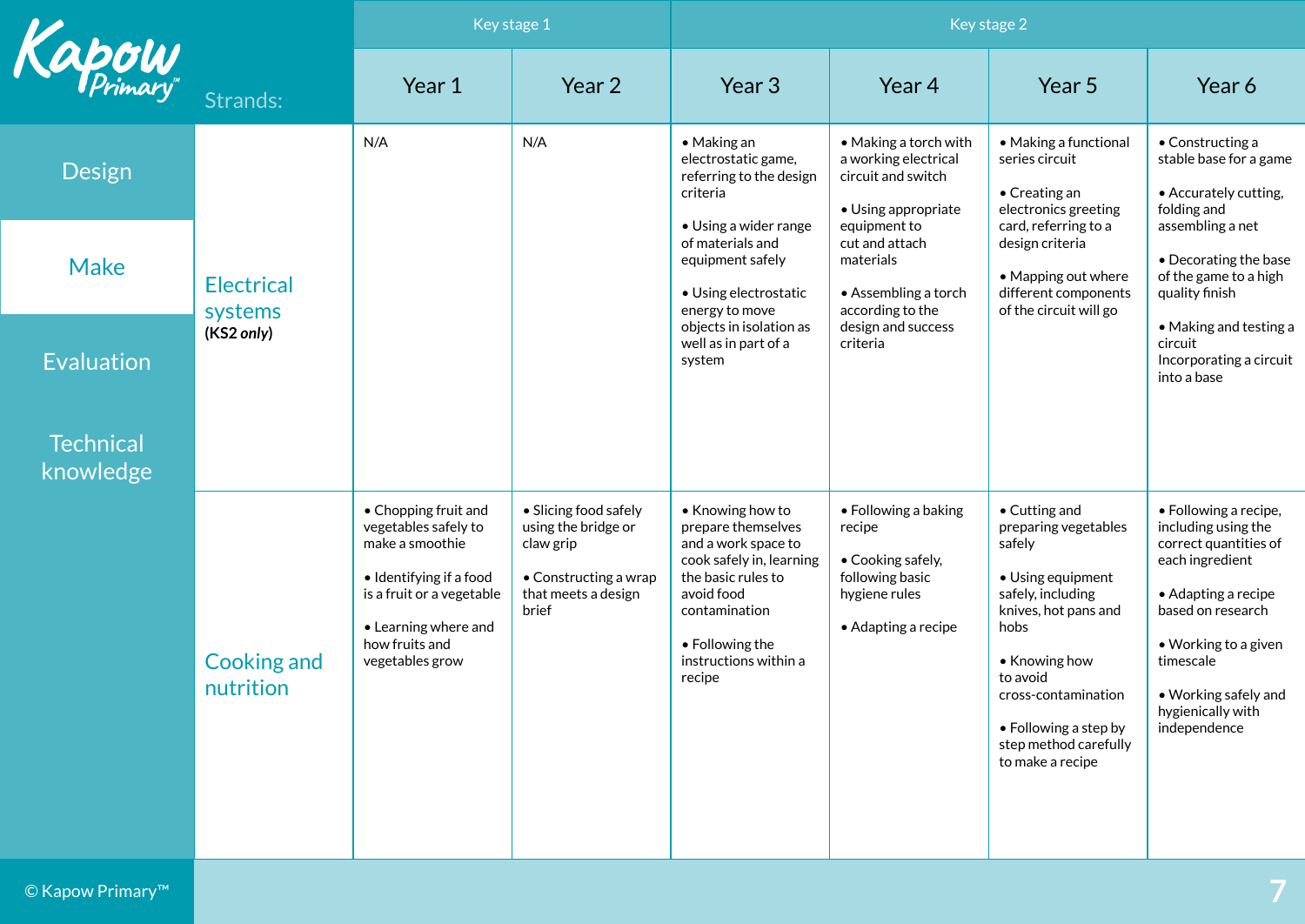|                               |                             | Key stage 1                                                                          |                                                                                               | Key stage 2                                                                                                                                                                                                                                                                                                                                  |                                                                                                                             |                                                                                                  |                                                                                                                                                                                                                                                                   |  |
|-------------------------------|-----------------------------|--------------------------------------------------------------------------------------|-----------------------------------------------------------------------------------------------|----------------------------------------------------------------------------------------------------------------------------------------------------------------------------------------------------------------------------------------------------------------------------------------------------------------------------------------------|-----------------------------------------------------------------------------------------------------------------------------|--------------------------------------------------------------------------------------------------|-------------------------------------------------------------------------------------------------------------------------------------------------------------------------------------------------------------------------------------------------------------------|--|
| Kapow                         | Strands:                    | Year 1                                                                               | Year 2                                                                                        | Year 3                                                                                                                                                                                                                                                                                                                                       | Year 4                                                                                                                      | Year 5                                                                                           | Year 6                                                                                                                                                                                                                                                            |  |
| Design                        |                             | • Cutting fabric neatly<br>with scissors<br>• Using joining<br>methods to decorate a | • Selecting and cutting<br>fabrics for sewing<br>• Decorating a pouch<br>using fabric glue or | • Following design<br>criteria to create a<br>cushion<br>• Selecting and cutting                                                                                                                                                                                                                                                             | • Making and testing a<br>paper template with<br>accuracy and in<br>keeping with the<br>design criteria                     | $\bullet$ Creating a 3D<br>stuffed toy from a 2D<br>design<br>• Measuring, marking               | • Using a template<br>when pinning panels<br>onto fabric<br>• Marking and cutting                                                                                                                                                                                 |  |
| <b>Make</b>                   | <b>Textiles</b>             | puppet<br>• Sequencing steps for<br>construction                                     | running stitch                                                                                | fabrics with ease using<br>fabric scissors<br>• Sewing cross stitch<br>to join fabric                                                                                                                                                                                                                                                        | • Measuring, marking<br>and cutting fabric<br>using a paper template<br>• Selecting a stitch                                | and cutting fabric<br>accurately and<br>independently<br>• Creating strong and<br>secure blanket | fabric accurately, in<br>accordance with a<br>design<br>• Sewing a strong<br>running stitch, making                                                                                                                                                               |  |
| <b>Evaluation</b>             |                             |                                                                                      |                                                                                               | • Decorating fabric<br>using appliqué<br>• Completing design<br>ideas with stuffing and                                                                                                                                                                                                                                                      | style to join fabric,<br>working neatly sewing<br>small neat stitches<br>• Incorporating                                    | stitches when joining<br>fabric<br>$\bullet$ Using applique to<br>attach pieces of fabric        | small, neat stitches<br>and following the edge<br>• Tying strong knots                                                                                                                                                                                            |  |
| <b>Technical</b><br>knowledge |                             |                                                                                      |                                                                                               | sewing the edges                                                                                                                                                                                                                                                                                                                             | fastening to a design                                                                                                       | decoration                                                                                       | • Decorating<br>a waistcoat -attaching<br>objects using thread<br>and adding a secure<br>fastening                                                                                                                                                                |  |
|                               | Digital world<br>(KS2 only) | N/A                                                                                  | N/A                                                                                           | • Using a template<br>when cutting and<br>assembling the pouch<br>• Following a list of<br>design requirements<br>• Selecting and using<br>the appropriate tools<br>and equipment for<br>cutting, joining,<br>shaping and<br>decorating a foam<br>pouch<br>• Applying functional<br>features such as using<br>foam to create soft<br>buttons | $\bullet$ Developing a<br>prototype case for my<br>mindful moment timer<br>$\bullet$ Creating a 3D<br>structure using a net | • Understanding the<br>functional and<br>aesthetic properties of<br>plastics                     | • Considering<br>materials and their<br>functional properties,<br>especially those that<br>are sustainable and<br>recyclable (for<br>example, cork and<br>bamboo)<br>• Explaining material<br>choices and why they<br>were chosen as part of<br>a product concept |  |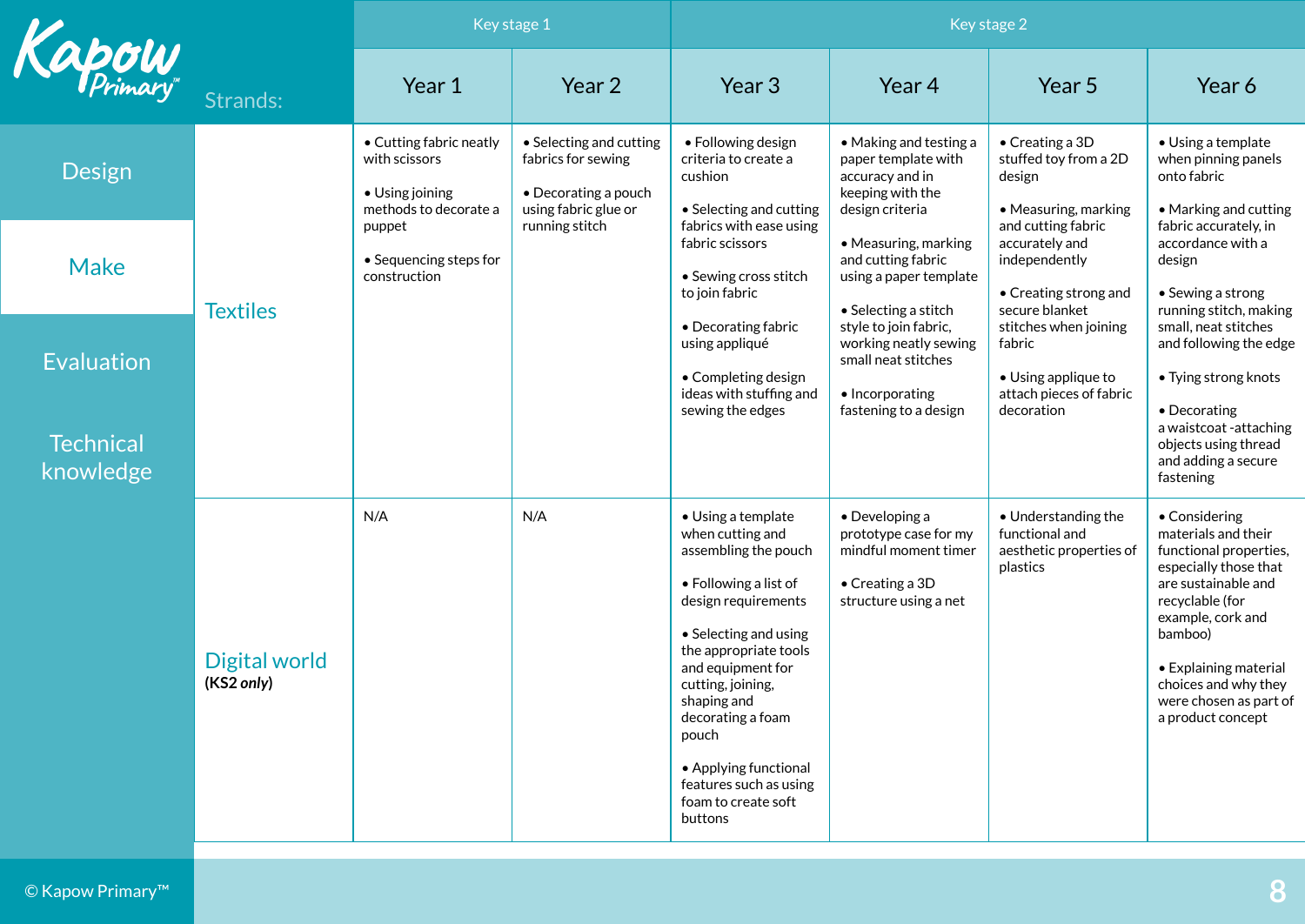<span id="page-8-0"></span>

|                               |                                 | Key stage 1                                                                                                                                                                   |                                                                                                                                                                                                                                                                       | Key stage 2                                                                                                                                                                                                                                                                       |                                                                                                                                                                                                                                                              |                                                                                                                                                                       |                                                                                                                                                                                                                                                                                                                                  |  |
|-------------------------------|---------------------------------|-------------------------------------------------------------------------------------------------------------------------------------------------------------------------------|-----------------------------------------------------------------------------------------------------------------------------------------------------------------------------------------------------------------------------------------------------------------------|-----------------------------------------------------------------------------------------------------------------------------------------------------------------------------------------------------------------------------------------------------------------------------------|--------------------------------------------------------------------------------------------------------------------------------------------------------------------------------------------------------------------------------------------------------------|-----------------------------------------------------------------------------------------------------------------------------------------------------------------------|----------------------------------------------------------------------------------------------------------------------------------------------------------------------------------------------------------------------------------------------------------------------------------------------------------------------------------|--|
| Kapow                         | Strands:                        | Year 1                                                                                                                                                                        | Year 2                                                                                                                                                                                                                                                                | Year 3                                                                                                                                                                                                                                                                            | Year 4                                                                                                                                                                                                                                                       | Year <sub>5</sub>                                                                                                                                                     | Year 6                                                                                                                                                                                                                                                                                                                           |  |
| <b>Design</b>                 |                                 | $\bullet$ Evaluating a<br>windmill according to<br>the design criteria,<br>testing whether the<br>structure is strong and<br>stable and altering it if                        | $\bullet$ Exploring the<br>features of structures<br>• Comparing<br>the stability of<br>different shapes                                                                                                                                                              | • Evaluating own<br>work and the work of<br>others based on the<br>aesthetic of the<br>finished product and<br>in comparison to the                                                                                                                                               | • Evaluating<br>structures made by<br>the class<br>• Describing what<br>characteristics                                                                                                                                                                      | • Adapting and<br>improving own bridge<br>structure by<br>identifying points of<br>weakness and<br>reinforcing them as                                                | • Improving a design<br>plan based on peer<br>evaluation<br>• Testing and adapting<br>a design to improve it                                                                                                                                                                                                                     |  |
| <b>Make</b>                   | <b>Structures</b>               | it isn't<br>• Suggest points for<br>improvements                                                                                                                              | • Testing the strength<br>of own structures<br>• Identifying the<br>weakest part of a                                                                                                                                                                                 | original design<br>• Suggesting points<br>for modification of the<br>individual designs                                                                                                                                                                                           | of a design and<br>construction made it<br>the most effective<br>• Considering<br>effective and                                                                                                                                                              | necessary<br>• Suggesting points<br>for improvements for<br>own bridges and those<br>designed by others                                                               | as it is developed<br>• Identifying what<br>makes a successful<br>structure                                                                                                                                                                                                                                                      |  |
| <b>Evaluation</b>             |                                 |                                                                                                                                                                               | structure<br>$\bullet$ Evaluating the<br>strength, stiffness and<br>stability of own                                                                                                                                                                                  |                                                                                                                                                                                                                                                                                   | ineffective designs                                                                                                                                                                                                                                          |                                                                                                                                                                       |                                                                                                                                                                                                                                                                                                                                  |  |
| <b>Technical</b><br>knowledge |                                 |                                                                                                                                                                               | structure                                                                                                                                                                                                                                                             |                                                                                                                                                                                                                                                                                   |                                                                                                                                                                                                                                                              |                                                                                                                                                                       |                                                                                                                                                                                                                                                                                                                                  |  |
|                               | <b>Cooking and</b><br>nutrition | • Tasting and<br>evaluating different<br>food combinations<br>• Describing<br>appearance, smell and<br>taste<br>• Suggesting<br>information to<br>be included on<br>packaging | • Describing the taste,<br>texture and smell of<br>fruit and vegetables<br>• Taste testing food<br>combinations and final<br>products<br>• Describing the<br>information that<br>should be included on<br>a label<br>• Evaluating which<br>grip was most<br>effective | • Establishing and<br>using design criteria to<br>help test and review<br>dishes<br>$\bullet$ Describing the<br>benefits of seasonal<br>fruits and vegetables<br>and the impact on the<br>environment<br>• Suggesting points<br>for improvement<br>when making a<br>seasonal tart | • Evaluating a recipe,<br>considering: taste,<br>smell, texture and<br>appearance<br>• Describing the<br>impact of the budget<br>on the selection of<br>ingredients<br>• Evaluating and<br>comparing a range of<br>products<br>• Suggesting<br>modifications | · Identifying<br>the nutritional<br>differences between<br>different products and<br>recipes<br>• Identifying and<br>describing healthy<br>benefits of food<br>groups | • Evaluating a recipe,<br>considering: taste,<br>smell, texture and<br>origin of the food<br>group<br>• Taste testing<br>and scoring final<br>products<br>• Suggesting and<br>writing up points of<br>improvements in<br>productions<br>• Evaluating health<br>and safety in<br>production to<br>minimise cross<br>contamination |  |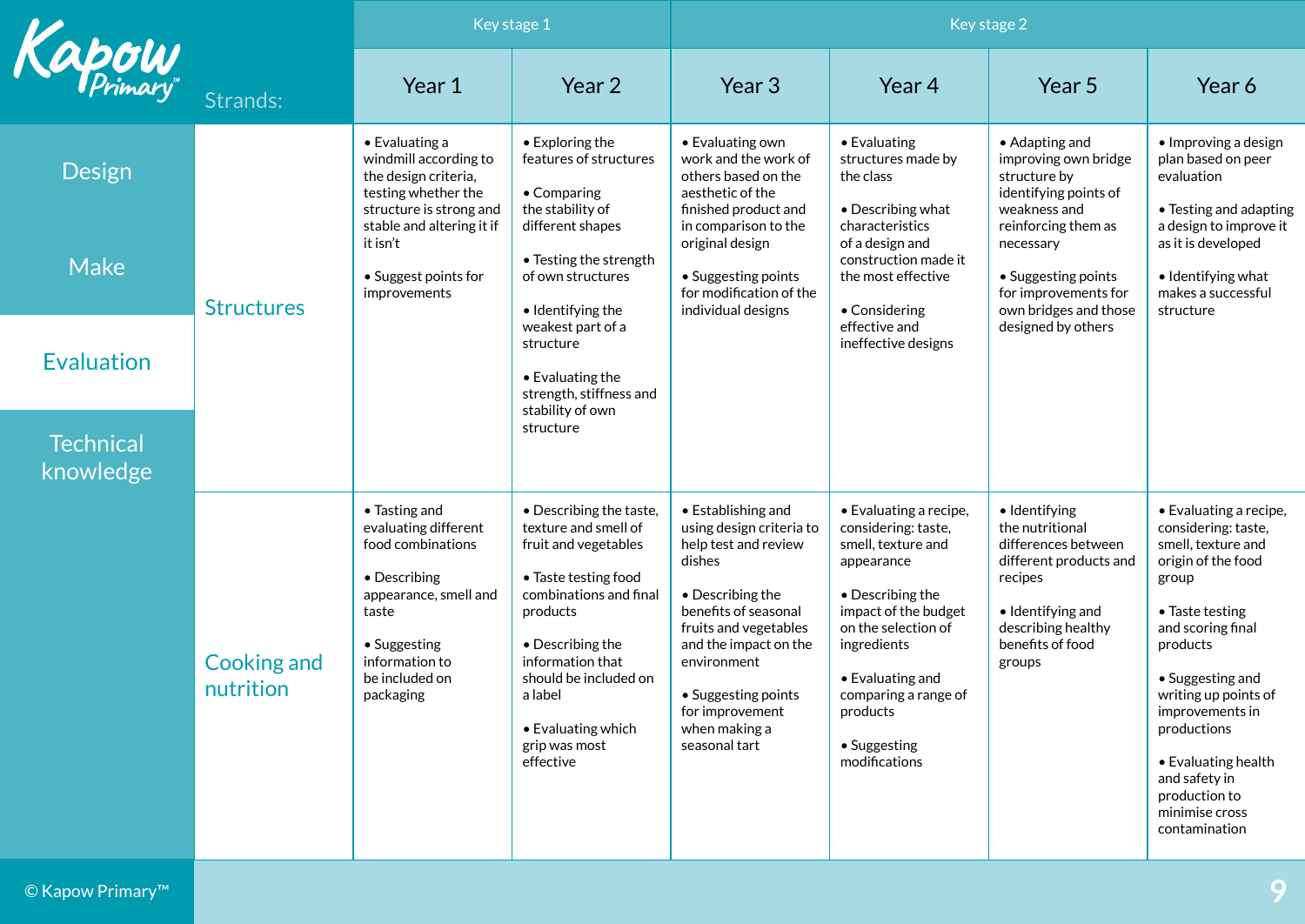|                   |                                             | Key stage 1                                                                                                                        |                                                                                                      | Key stage 2                                                                                                                                                                                          |                                                                                                                                                             |                                                                                                                                                                                                                                                                                                                                                                                                                    |                                                                                                                                                                                                                                                                           |  |
|-------------------|---------------------------------------------|------------------------------------------------------------------------------------------------------------------------------------|------------------------------------------------------------------------------------------------------|------------------------------------------------------------------------------------------------------------------------------------------------------------------------------------------------------|-------------------------------------------------------------------------------------------------------------------------------------------------------------|--------------------------------------------------------------------------------------------------------------------------------------------------------------------------------------------------------------------------------------------------------------------------------------------------------------------------------------------------------------------------------------------------------------------|---------------------------------------------------------------------------------------------------------------------------------------------------------------------------------------------------------------------------------------------------------------------------|--|
| Kapow             | Strands:                                    | Year 1                                                                                                                             | Year 2                                                                                               | Year <sub>3</sub>                                                                                                                                                                                    | Year 4                                                                                                                                                      | Year 5                                                                                                                                                                                                                                                                                                                                                                                                             | Year 6                                                                                                                                                                                                                                                                    |  |
| <b>Design</b>     |                                             | • Testing a finished<br>product, seeing<br>whether it moves as<br>planned and if not,<br>explaining why and<br>how it can be fixed | • Evaluating own<br>designs against design<br>criteria<br>• Using peer feedback<br>to modify a final | • Using the views of<br>others to improve<br>designs<br>$\bullet$ Testing and<br>modifying                                                                                                           | • Evaluating the speed<br>of a final product<br>based on: the effect of<br>shape on speed and<br>the accuracy of<br>workmanship on                          | • Evaluating the work<br>of others and<br>receiving feedback on<br>own work<br>• Suggesting points                                                                                                                                                                                                                                                                                                                 | • Evaluating the work<br>of others and<br>receiving feedback on<br>own work<br>• Applying points of                                                                                                                                                                       |  |
| <b>Make</b>       | Mechanisms/<br><b>Mechanical</b><br>systems | • Reviewing the<br>success of a product<br>by testing it with its<br>intended audience                                             | design<br>• Evaluating different<br>designs                                                          | the outcome,<br>suggesting<br>improvements<br>• Understanding the                                                                                                                                    | performance                                                                                                                                                 | for improvement                                                                                                                                                                                                                                                                                                                                                                                                    | improvements<br>• Describing changes<br>they would make/do if<br>they were to do the                                                                                                                                                                                      |  |
| <b>Evaluation</b> |                                             | • Testing mechanisms,<br>identifying what stops<br>wheels from turning,<br>knowing that a wheel<br>needs an axle in order          | • Testing and adapting<br>a design                                                                   | purpose of<br>exploded-diagrams<br>through the eyes of a<br>designer and their<br>client                                                                                                             |                                                                                                                                                             |                                                                                                                                                                                                                                                                                                                                                                                                                    | project again                                                                                                                                                                                                                                                             |  |
| <b>Technical</b>  |                                             | to move                                                                                                                            |                                                                                                      |                                                                                                                                                                                                      |                                                                                                                                                             |                                                                                                                                                                                                                                                                                                                                                                                                                    |                                                                                                                                                                                                                                                                           |  |
| knowledge         | <b>Electrical</b><br>systems<br>(KS2 only)  | N/A                                                                                                                                | N/A                                                                                                  | • Learning to give<br>constructive criticism<br>on own work and the<br>work of others<br>• Testing the success<br>of a product against<br>the original design<br>criteria and justifying<br>opinions | • Evaluating electrical<br>products<br>• Testing and<br>evaluating the success<br>of a final product and<br>taking inspiration<br>from the work of<br>peers | • Evaluating a peer's<br>product against design<br>criteria and suggesting<br>modifications that<br>could be made to<br>improve the reliability<br>or aesthetics of it or to<br>incorporate another<br>type of circuit<br>component<br>• Stating what Sir<br>Rowland Hill invented<br>and why it was<br>important for greeting<br>cards<br>• Analysing and<br>evaluating a range of<br>existing greeting<br>cards. | • Testing own and<br>others finished games,<br>identifying what went<br>well and making<br>suggestions for<br>improvement<br>• Gathering images<br>and information about<br>existing children's toys<br>$\bullet$ Analysing a<br>selection of existing<br>children's toys |  |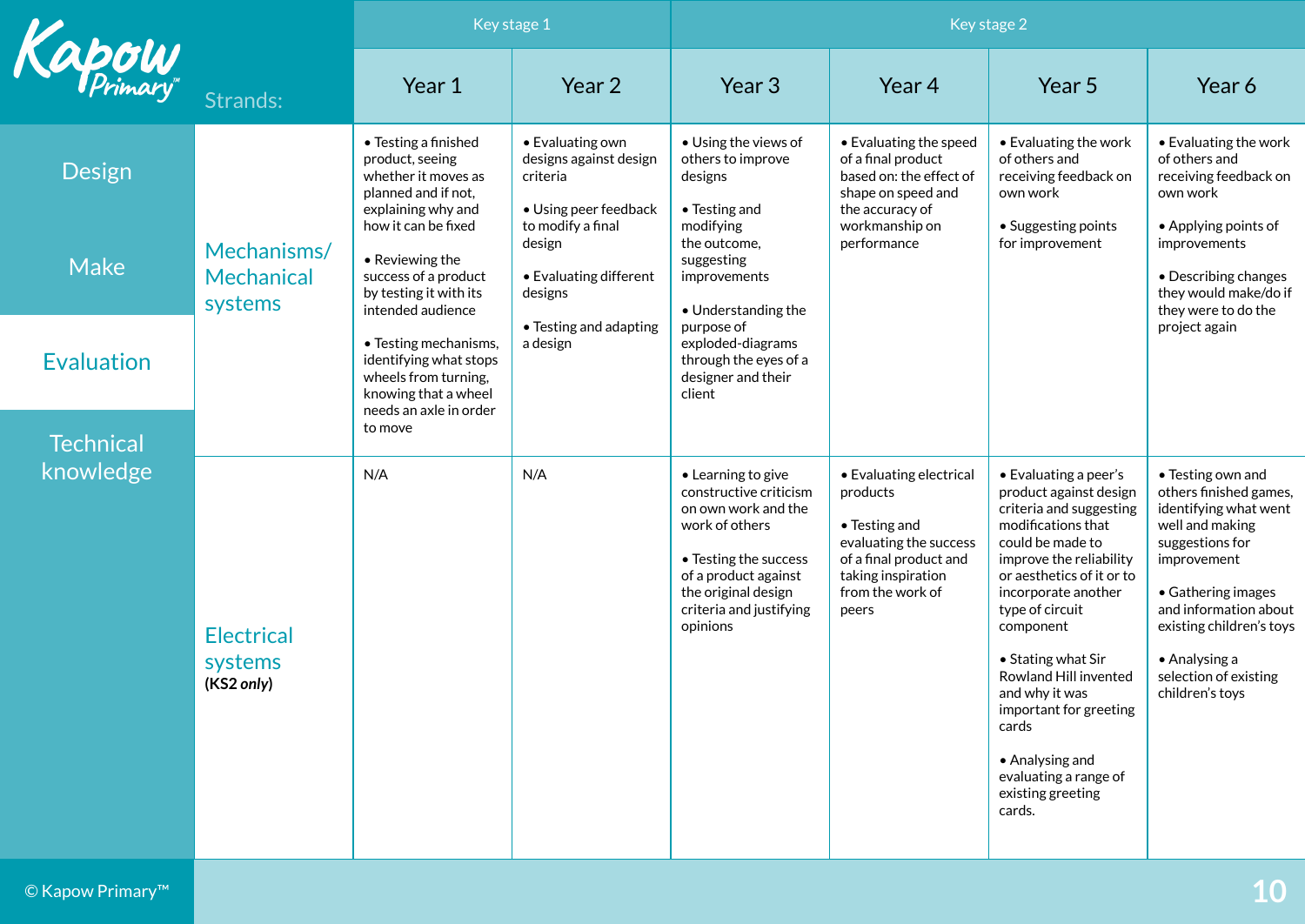|                               |                             | Key stage 1                                                                |                                                                                                             | Key stage 2                                                                                          |                                                                                                                                                                                                                                                                                                                                                                                                                                       |                                                                                                                                                                                                       |                                                                                                                                                                                                                                                                                                                                                                                                         |  |
|-------------------------------|-----------------------------|----------------------------------------------------------------------------|-------------------------------------------------------------------------------------------------------------|------------------------------------------------------------------------------------------------------|---------------------------------------------------------------------------------------------------------------------------------------------------------------------------------------------------------------------------------------------------------------------------------------------------------------------------------------------------------------------------------------------------------------------------------------|-------------------------------------------------------------------------------------------------------------------------------------------------------------------------------------------------------|---------------------------------------------------------------------------------------------------------------------------------------------------------------------------------------------------------------------------------------------------------------------------------------------------------------------------------------------------------------------------------------------------------|--|
| Kapow                         | Strands:                    | Year 1                                                                     | Year 2                                                                                                      | Year 3                                                                                               | Year 4                                                                                                                                                                                                                                                                                                                                                                                                                                | Year 5                                                                                                                                                                                                | Year 6                                                                                                                                                                                                                                                                                                                                                                                                  |  |
| Design                        |                             | • Reflecting on a<br>finished product,<br>explaining likes and<br>dislikes | • Troubleshooting<br>scenarios posed by<br>teacher<br>$\bullet$ Evaluating the<br>quality of the stitching  | • Evaluating an end<br>product and thinking<br>of other ways in which<br>to create similar items     | • Testing and<br>evaluating an end<br>product against the<br>original design criteria<br>• Deciding how many                                                                                                                                                                                                                                                                                                                          | • Testing and<br>evaluating an end<br>product and giving<br>point for further<br>improvements                                                                                                         | • Evaluating work<br>continually as it is<br>created                                                                                                                                                                                                                                                                                                                                                    |  |
| <b>Make</b>                   | <b>Textiles</b>             |                                                                            | on others' work<br>• Discussing as a class,<br>the success of their<br>stitching against the                |                                                                                                      | of the criteria should<br>be met<br>for the product to be<br>considered successful                                                                                                                                                                                                                                                                                                                                                    |                                                                                                                                                                                                       |                                                                                                                                                                                                                                                                                                                                                                                                         |  |
| <b>Evaluation</b>             |                             |                                                                            | success criteria<br>• Identifying aspects<br>of their peers' work<br>that they particularly<br>like and why |                                                                                                      | • Suggesting<br>modifications for<br>improvement                                                                                                                                                                                                                                                                                                                                                                                      |                                                                                                                                                                                                       |                                                                                                                                                                                                                                                                                                                                                                                                         |  |
| <b>Technical</b><br>knowledge | Digital world<br>(KS2 only) | N/A                                                                        | N/A                                                                                                         | • Analysing and<br>evaluating an existing<br>product<br>• Identifying the key<br>features of a pouch | • Investigating and<br>analysing a range of<br>timers by identifying<br>and comparing their<br>advantages and<br>disadvantages<br>• Evaluating my<br>micro:bit program<br>against points on my<br>design criteria and<br>amending them to<br>include any changes I<br>made<br>• Documenting and<br>evaluating my project<br>• Understanding what<br>a logo is and why they<br>are important in the<br>world of design and<br>business | • Stating an event or<br>fact from the last 100<br>years of plastic history<br>• Explaining how<br>plastic is affecting<br>planet Earth and<br>suggesting ways to<br>make more<br>sustainable choices | $\bullet$ Explaining how my<br>program fits the<br>design criteria and<br>how it would be useful<br>as part of a navigation<br>tool<br>• Developing an<br>awareness of<br>sustainable design<br>• Identifying key<br>industries that utilise<br>3D CAD modelling<br>and explain why<br>• Describing how the<br>product concept fits<br>the client's request<br>and how it will benefit<br>the customers |  |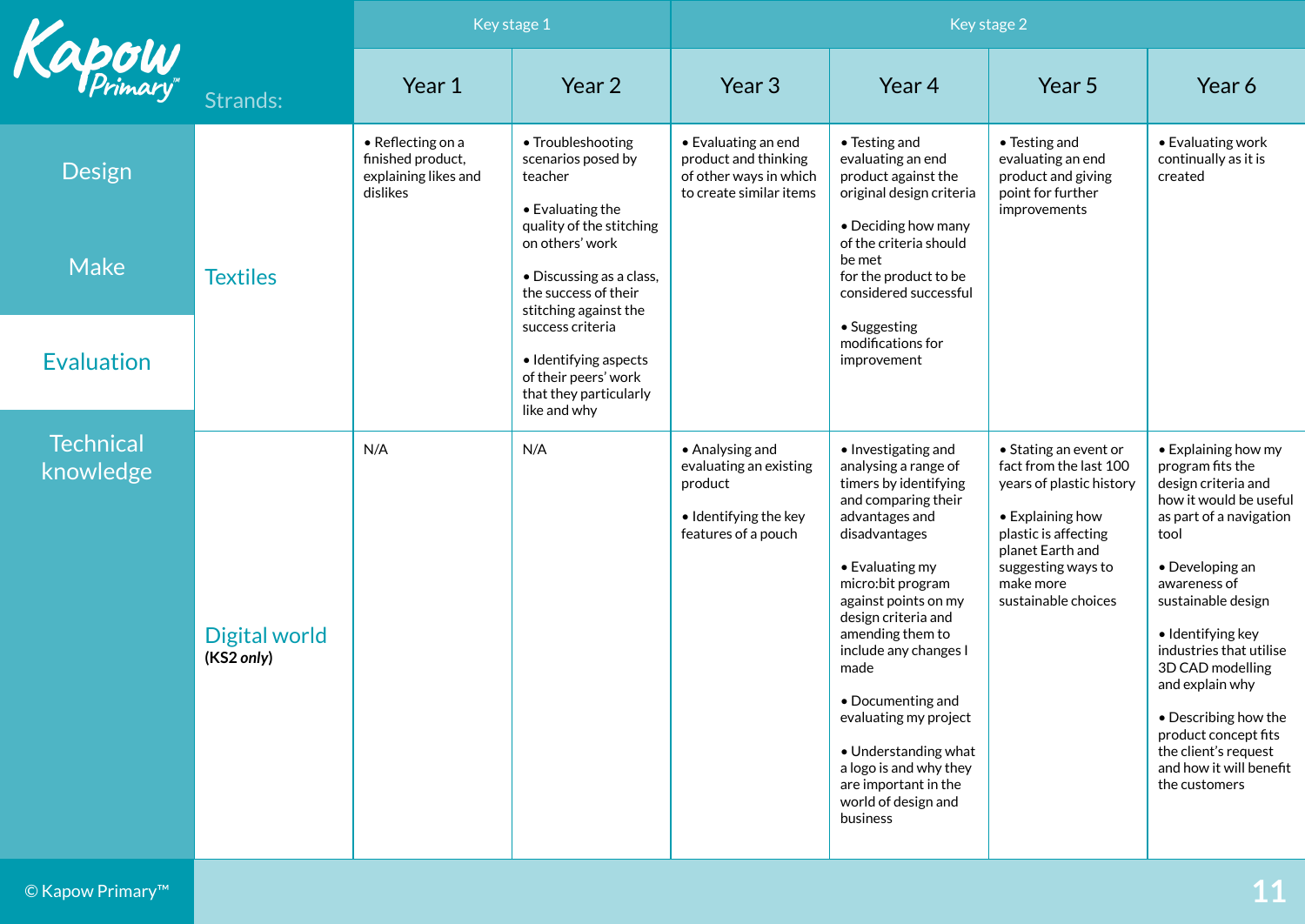<span id="page-11-0"></span>

|                               |                                 | Key stage 1                                                                            |                                                                                                               | Key stage 2                                                                                                                |                                                                                                                           |                                                                                                                               |                                                                                                    |
|-------------------------------|---------------------------------|----------------------------------------------------------------------------------------|---------------------------------------------------------------------------------------------------------------|----------------------------------------------------------------------------------------------------------------------------|---------------------------------------------------------------------------------------------------------------------------|-------------------------------------------------------------------------------------------------------------------------------|----------------------------------------------------------------------------------------------------|
| Kapow                         | Strands:                        | Year 1                                                                                 | Year 2                                                                                                        | Year 3                                                                                                                     | Year 4                                                                                                                    | Year 5                                                                                                                        | Year 6                                                                                             |
| <b>Design</b>                 |                                 | • Understanding the<br>difference between<br>fruits and vegetables<br>• Describing and | • Understanding what<br>makes a balanced diet<br>• Knowing where to<br>find the nutritional<br>information on | • Learning that<br>climate affects food<br>growth<br>• Working with                                                        | • Understanding the<br>impact of the cost and<br>importance of<br>budgeting while<br>planning ingredients<br>for biscuits | • Understanding<br>where food comes<br>from - learning that<br>beef is from cattle and<br>how beef is reared and<br>processed | • Learning how to<br>research a recipe by<br>ingredient<br>• Recording<br>the relevant             |
| <b>Make</b>                   |                                 | grouping fruits by<br>texture and taste                                                | packaging<br>• Knowing the five<br>food groups                                                                | cooking equipment<br>safely and hygienically<br>$\bullet$ Learning that<br>imported foods travel<br>from far away and this | • Understanding the<br>environmental impact<br>on future product and<br>cost of production                                | • Understanding what<br>constitutes a balanced<br>diet                                                                        | ingredients and<br>equipment needed for<br>a recipe<br>• Understanding the                         |
| Evaluation                    |                                 |                                                                                        |                                                                                                               | can negatively impact<br>the environment<br>• Learning that<br>vegetables and fruit<br>grow in certain                     |                                                                                                                           | • Learning to adapt a<br>recipe to make it<br>healthier<br>• Comparing two<br>adapted recipes using                           | combinations of food<br>that will complement<br>one another<br>• Understanding<br>where food comes |
| <b>Technical</b><br>knowledge | <b>Cooking and</b><br>nutrition |                                                                                        |                                                                                                               | seasons<br>• Learning that each<br>fruit and vegetable<br>gives us nutritional                                             |                                                                                                                           | a nutritional<br>calculator and then<br>identifying the<br>healthier option                                                   | from, describing the<br>process of<br>'Farm to Fork' for a<br>given ingredient                     |
|                               |                                 |                                                                                        |                                                                                                               | benefits<br>• Learning to use,<br>store and clean a knife<br>safely                                                        |                                                                                                                           |                                                                                                                               |                                                                                                    |
|                               |                                 |                                                                                        |                                                                                                               |                                                                                                                            |                                                                                                                           |                                                                                                                               |                                                                                                    |
|                               |                                 |                                                                                        |                                                                                                               |                                                                                                                            |                                                                                                                           |                                                                                                                               |                                                                                                    |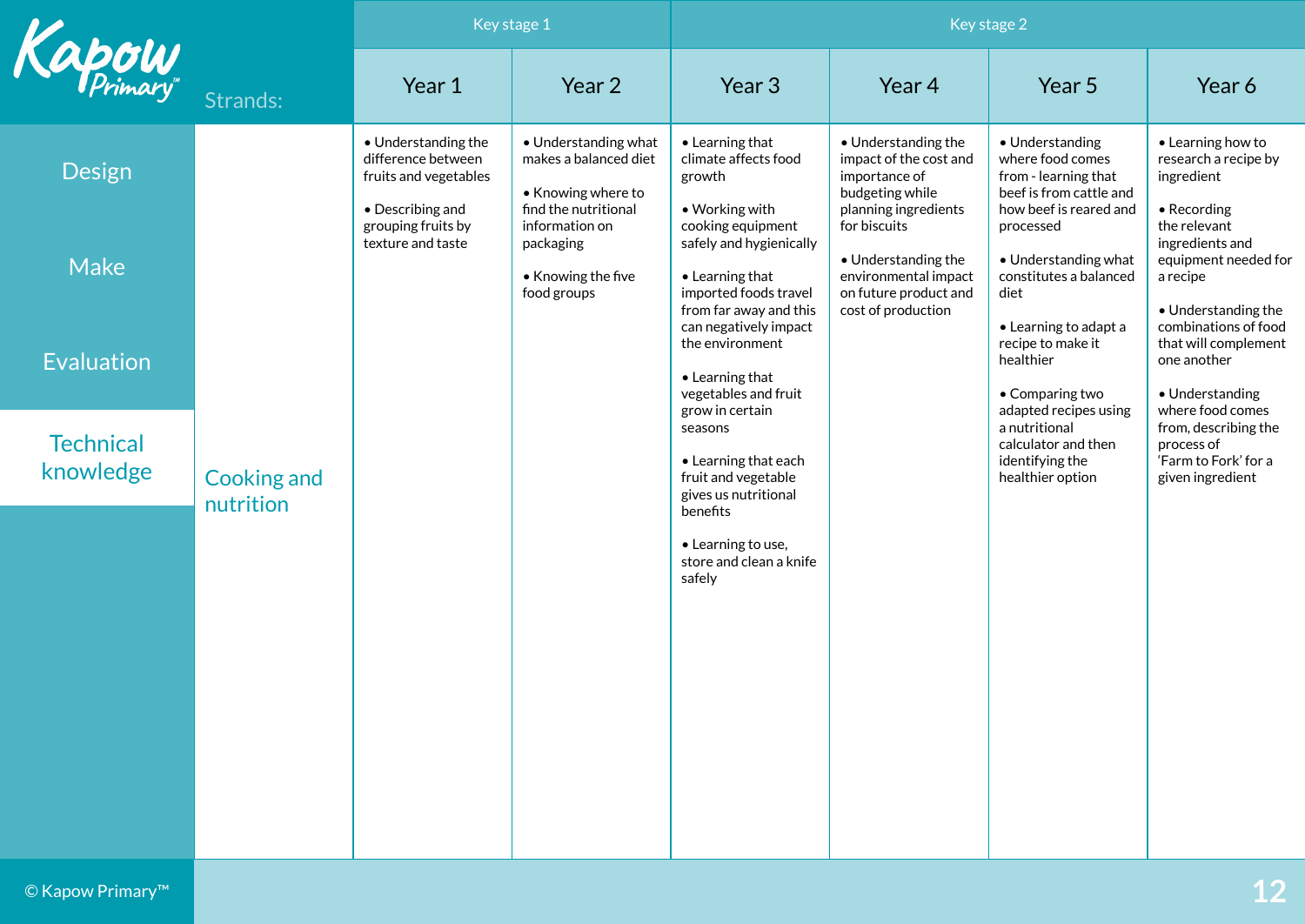|                               |                                      | Key stage 1                                                                                                                                                                                                                                                                                                          |                                                                                                                                                                                                                                                                                              | Key stage 2                                                                                                                                                                                                                                                               |                                                                                                                                                             |                                                                                                                                                                                                                                                   |                                                                                                                                                   |
|-------------------------------|--------------------------------------|----------------------------------------------------------------------------------------------------------------------------------------------------------------------------------------------------------------------------------------------------------------------------------------------------------------------|----------------------------------------------------------------------------------------------------------------------------------------------------------------------------------------------------------------------------------------------------------------------------------------------|---------------------------------------------------------------------------------------------------------------------------------------------------------------------------------------------------------------------------------------------------------------------------|-------------------------------------------------------------------------------------------------------------------------------------------------------------|---------------------------------------------------------------------------------------------------------------------------------------------------------------------------------------------------------------------------------------------------|---------------------------------------------------------------------------------------------------------------------------------------------------|
| Kapow                         | Strands:                             | Year 1                                                                                                                                                                                                                                                                                                               | Year 2                                                                                                                                                                                                                                                                                       | Year 3                                                                                                                                                                                                                                                                    | Year 4                                                                                                                                                      | Year 5                                                                                                                                                                                                                                            | Year 6                                                                                                                                            |
| <b>Design</b>                 |                                      | • Learning that levers<br>and sliders are<br>mechanisms and can<br>make things move                                                                                                                                                                                                                                  | $\bullet$ Learning that<br>mechanisms are a<br>collection of moving<br>parts that work<br>together in a machine                                                                                                                                                                              | • Understanding how<br>pneumatic systems<br>work<br>$\bullet$ Learning that                                                                                                                                                                                               | • Learning that<br>products change and<br>evolve over time<br>• Learning that all                                                                           | • Knowing that an<br>input is the motion<br>used to start a<br>mechanism                                                                                                                                                                          | • Using a bench hook<br>to saw safely and<br>effectively<br>• Exploring cams,                                                                     |
| <b>Make</b>                   |                                      | • Identifying whether<br>a mechanism is a lever<br>or slider and<br>determining what<br>movement the<br>mechanism will make<br>• Using the<br>vocabulary: up, down,<br>left, right, vertical and<br>horizontal to describe<br>movement<br>• Identifying what<br>mechanism makes a<br>toy or vehicle roll<br>forwards | • Learning that there<br>is an input and output<br>in a mechanism<br>· Identifying<br>mechanisms in<br>everyday objects<br>• Learning that a lever<br>is something that<br>turns on a pivot<br>$\bullet$ Learning that a<br>linkage is a system of<br>levers that are<br>connected by pivots | mechanisms are a<br>system of parts that<br>work together to<br>create motion<br>• Understanding that<br>pneumatic systems<br>can be used as part of<br>a mechanism<br>$\bullet$ Learning that<br>pneumatic systems<br>force air over a<br>distance to create<br>movement | moving things have<br>kinetic energy<br>• Understanding that<br>kinetic energy is the<br>energy that something<br>(object person) has by<br>being in motion | • Knowing that output<br>is the motion that<br>happens as a result of<br>starting the input<br>• Knowing that<br>mechanisms control<br>movement<br>• Describing<br>mechanisms that can<br>be used to change one<br>kind of motion into<br>another | learning that different<br>shaped cams produce<br>different follower<br>movements<br>• Exploring types of<br>motions and direction<br>of a motion |
| <b>Evaluation</b>             | Mechanisms/<br>Mechanical<br>systems |                                                                                                                                                                                                                                                                                                                      |                                                                                                                                                                                                                                                                                              |                                                                                                                                                                                                                                                                           |                                                                                                                                                             |                                                                                                                                                                                                                                                   |                                                                                                                                                   |
| <b>Technical</b><br>knowledge |                                      |                                                                                                                                                                                                                                                                                                                      |                                                                                                                                                                                                                                                                                              |                                                                                                                                                                                                                                                                           |                                                                                                                                                             |                                                                                                                                                                                                                                                   |                                                                                                                                                   |
|                               |                                      | • Learning that for a<br>wheel to move it must<br>be attached to an axle                                                                                                                                                                                                                                             | • Exploring wheel<br>mechanisms<br>• Learning how axels<br>help wheels to move a<br>vehicle                                                                                                                                                                                                  |                                                                                                                                                                                                                                                                           |                                                                                                                                                             |                                                                                                                                                                                                                                                   |                                                                                                                                                   |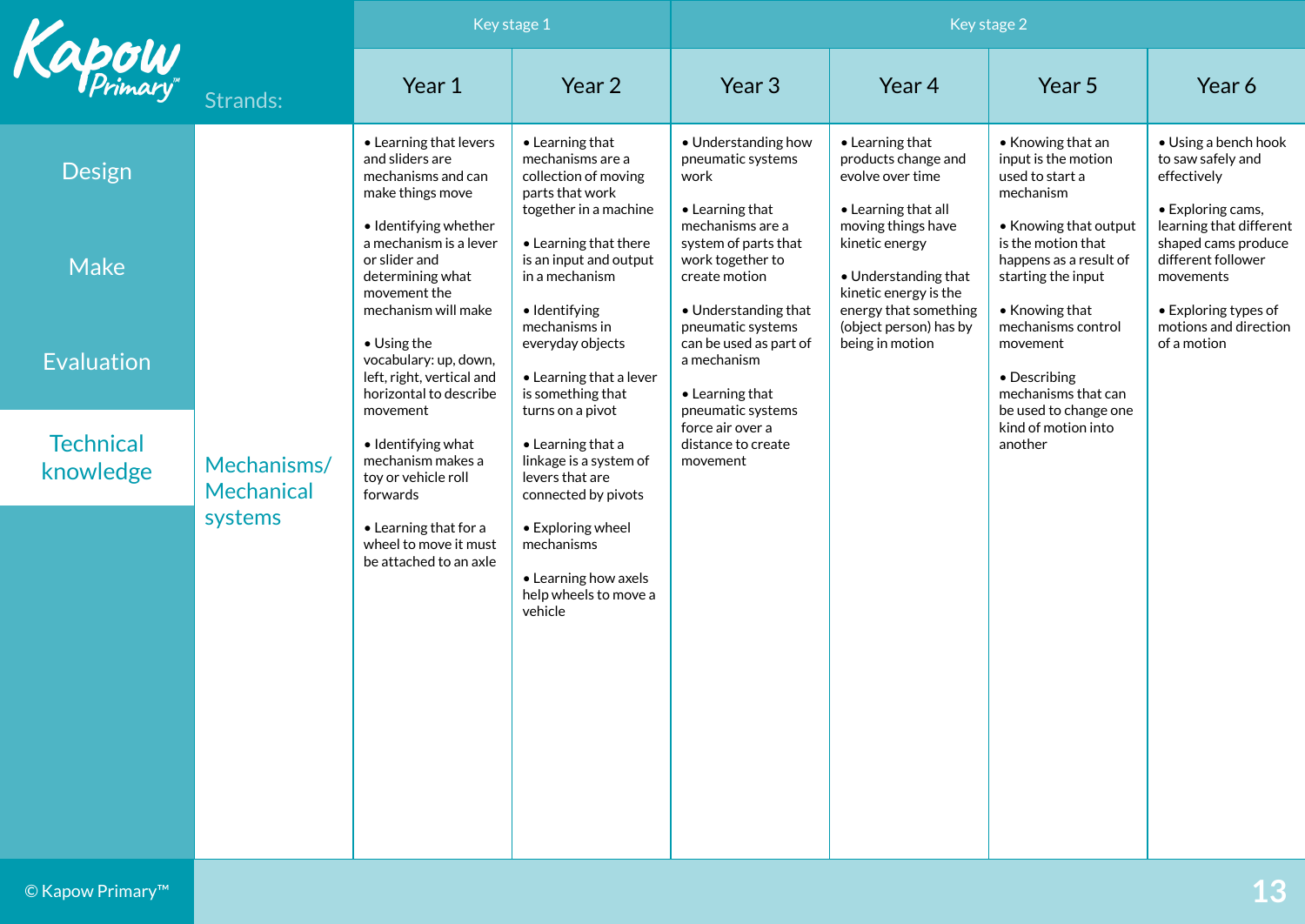|                               |                                                                                                                                                                                                                                                                                                                             | Key stage 1                                                                                                                                                                                                                                                                                                           |                                                                                                                                                                                                                                                                                                                  | Key stage 2                                                                                                                                                                                                                                                                                                            |                                                                                                                                                                                                                                                                   |                                                                                                                                                                                                                                                                                                                     |                                                                                                                                                     |
|-------------------------------|-----------------------------------------------------------------------------------------------------------------------------------------------------------------------------------------------------------------------------------------------------------------------------------------------------------------------------|-----------------------------------------------------------------------------------------------------------------------------------------------------------------------------------------------------------------------------------------------------------------------------------------------------------------------|------------------------------------------------------------------------------------------------------------------------------------------------------------------------------------------------------------------------------------------------------------------------------------------------------------------|------------------------------------------------------------------------------------------------------------------------------------------------------------------------------------------------------------------------------------------------------------------------------------------------------------------------|-------------------------------------------------------------------------------------------------------------------------------------------------------------------------------------------------------------------------------------------------------------------|---------------------------------------------------------------------------------------------------------------------------------------------------------------------------------------------------------------------------------------------------------------------------------------------------------------------|-----------------------------------------------------------------------------------------------------------------------------------------------------|
| <b>apow</b>                   | Strands:                                                                                                                                                                                                                                                                                                                    | Year 1                                                                                                                                                                                                                                                                                                                | Year 2                                                                                                                                                                                                                                                                                                           | Year 3                                                                                                                                                                                                                                                                                                                 | Year 4                                                                                                                                                                                                                                                            | Year 5                                                                                                                                                                                                                                                                                                              | Year 6                                                                                                                                              |
| <b>Design</b>                 |                                                                                                                                                                                                                                                                                                                             | • Describing the<br>purpose of structures,<br>including windmills                                                                                                                                                                                                                                                     | • Identifying natural<br>and man-made<br>structures<br>• Identifying when a                                                                                                                                                                                                                                      | • Identifying features<br>of a castle<br>• Identifying suitable<br>materials to be                                                                                                                                                                                                                                     | • Learning what<br>pavilions are and their<br>purpose<br>• Building on prior                                                                                                                                                                                      | • Exploring how to<br>create a strong beam<br>Identifying arch and<br>beam bridges and                                                                                                                                                                                                                              | • Knowing that<br>structures can be<br>strengthened by<br>manipulating<br>materials and shapes                                                      |
| <b>Make</b>                   |                                                                                                                                                                                                                                                                                                                             | • Learning how to turn<br>2D nets into 3D<br>structures<br>• Learning that the<br>shape of materials can<br>be changed to<br>improve the strength<br>and stiffness of<br>structures<br>• Understanding that<br>cylinders are a strong<br>type of structure that<br>are often used for<br>windmills and<br>lighthouses | structure is more or<br>less stable than<br>another<br>• Knowing that shapes<br>and structures with<br>wide, flat bases or legs<br>are the most stable<br>• Understanding that<br>the shape of a<br>structure affects its<br>strength<br>$\bullet$ Using the<br>vocabulary: strength,<br>stiffness and stability | selected and used for<br>a castle, considering<br>weight, compression,<br>tension<br>• Extending the<br>knowledge of wide<br>and flat based objects<br>are more stable<br>• Understanding the<br>terminology of strut,<br>tie, span, beam<br>• Understanding the<br>difference between<br>frame and shell<br>structure | knowledge of net<br>structures and<br>broadening<br>knowledge of frame<br>structures<br>• Learning that<br>architects consider<br>light, shadow and<br>patterns when<br>designing<br>• Implementing frame<br>and<br>shell structure<br>knowledge<br>• Considering | understanding the<br>terms: compression<br>and tension<br>· Identifying stronger<br>and weaker structures<br>• Finding different<br>ways to reinforce<br>structures<br>• Understanding how<br>triangles<br>can be used to<br>reinforce bridges<br>• Articulating the<br>difference between<br>beam, arch, truss and | • Identifying the shell<br>structure in everyday<br>life (cars, aeroplanes,<br>tins, cans)<br>• Understanding man<br>made and natural<br>structures |
| <b>Evaluation</b>             |                                                                                                                                                                                                                                                                                                                             |                                                                                                                                                                                                                                                                                                                       |                                                                                                                                                                                                                                                                                                                  |                                                                                                                                                                                                                                                                                                                        |                                                                                                                                                                                                                                                                   |                                                                                                                                                                                                                                                                                                                     |                                                                                                                                                     |
| <b>Technical</b><br>knowledge | <b>Structures</b><br>• Understanding that<br>windmill turbines use<br>wind to turn and make<br>the machines inside<br>work<br>• Understanding that<br>axles are used in<br>structures and<br>mechanisms to make<br>parts turn in a circle<br>• Developing<br>awareness of different<br>structures for<br>different purposes |                                                                                                                                                                                                                                                                                                                       |                                                                                                                                                                                                                                                                                                                  |                                                                                                                                                                                                                                                                                                                        |                                                                                                                                                                                                                                                                   |                                                                                                                                                                                                                                                                                                                     |                                                                                                                                                     |
|                               |                                                                                                                                                                                                                                                                                                                             | • Knowing that<br>materials can be<br>manipulated to<br>improve strength and<br>stiffness<br>• Building a strong<br>and stiff structure by<br>folding paper                                                                                                                                                           |                                                                                                                                                                                                                                                                                                                  | effective and<br>ineffective designs                                                                                                                                                                                                                                                                                   | suspension bridges                                                                                                                                                                                                                                                |                                                                                                                                                                                                                                                                                                                     |                                                                                                                                                     |
|                               |                                                                                                                                                                                                                                                                                                                             |                                                                                                                                                                                                                                                                                                                       |                                                                                                                                                                                                                                                                                                                  |                                                                                                                                                                                                                                                                                                                        |                                                                                                                                                                                                                                                                   |                                                                                                                                                                                                                                                                                                                     |                                                                                                                                                     |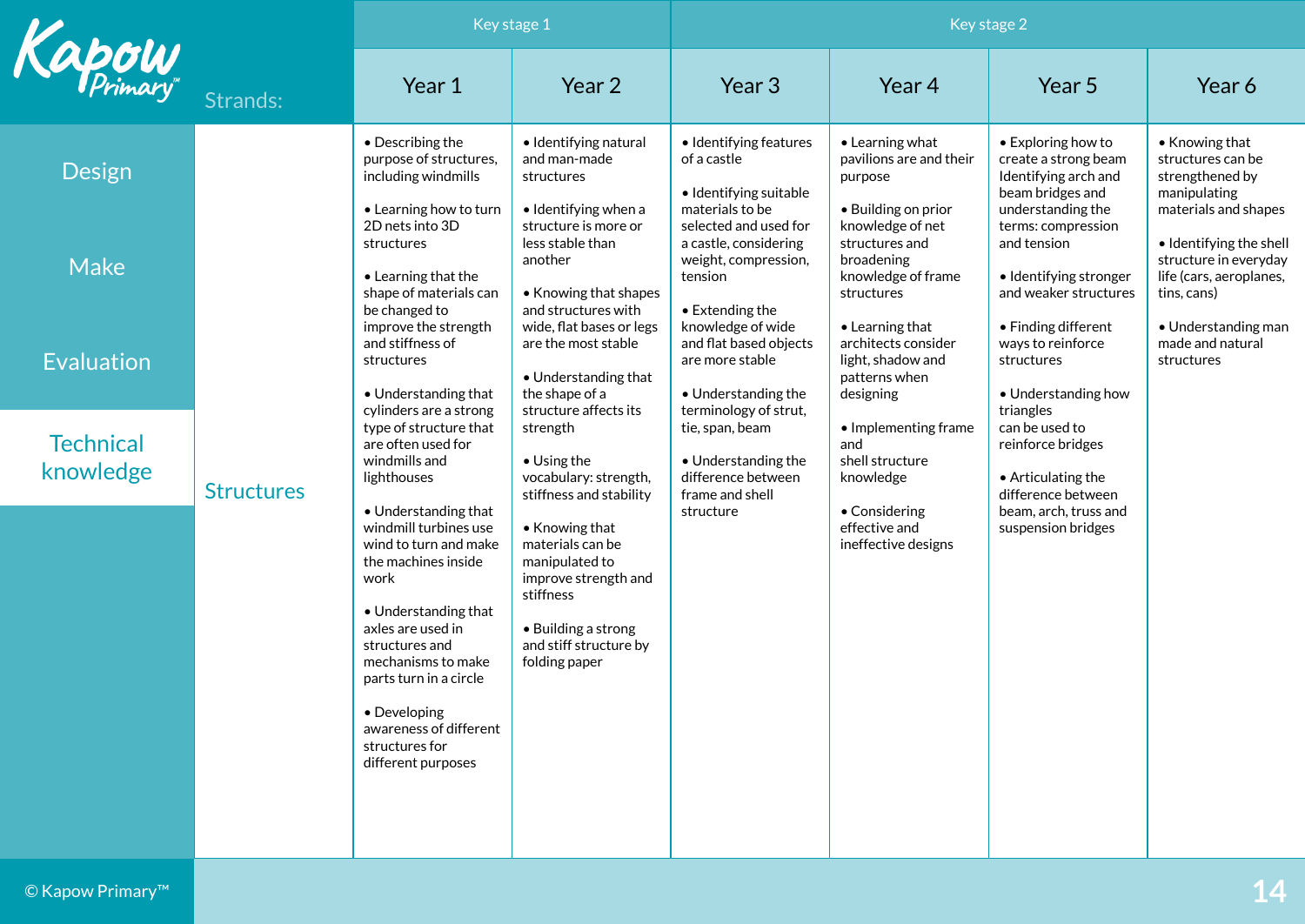|                               |                 | Key stage 1                                                                                        |                                                                                                                          | Key stage 2                                                                                                                                                          |                                                                                                                                                                                   |                                                                                                                                                                                            |                                                                                                                                                                          |
|-------------------------------|-----------------|----------------------------------------------------------------------------------------------------|--------------------------------------------------------------------------------------------------------------------------|----------------------------------------------------------------------------------------------------------------------------------------------------------------------|-----------------------------------------------------------------------------------------------------------------------------------------------------------------------------------|--------------------------------------------------------------------------------------------------------------------------------------------------------------------------------------------|--------------------------------------------------------------------------------------------------------------------------------------------------------------------------|
| Kapow                         | Strands:        | Year 1                                                                                             | Year 2                                                                                                                   | Year 3                                                                                                                                                               | Year 4                                                                                                                                                                            | Year 5                                                                                                                                                                                     | Year 6                                                                                                                                                                   |
| <b>Design</b>                 |                 | • Learning different<br>ways in which to join<br>fabrics together:<br>pinning, stapling,<br>gluing | • Joining items using<br>fabric glue or stitching<br>Identifying benefits of<br>these techniques<br>• Threading a needle | • Threading needles<br>with greater<br>independence<br>• Tying knots<br>with greater<br>independence<br>• Sewing cross stitch<br>and appliqué<br>• Understanding the | • Understanding that<br>there are different<br>types of fastenings<br>and what they are<br>• Articulating the<br>benefits and<br>disadvantages of<br>different fastening<br>types | • Learning to sew<br>blanket stitch to join<br>fabric<br>• Applying blanket<br>stitch so the space<br>between the stitches<br>are even and regular<br>• Threading needles<br>independently | • Learning different<br>decorative stitches<br>• Application<br>and outcome of the<br>individual technique<br>• Sewing accurately<br>with even regularity of<br>stitches |
| <b>Make</b>                   |                 |                                                                                                    | • Sewing running<br>stitch, with evenly<br>spaced, neat, even<br>stitches to join fabric                                 |                                                                                                                                                                      |                                                                                                                                                                                   |                                                                                                                                                                                            |                                                                                                                                                                          |
| Evaluation                    |                 |                                                                                                    | • Neatly pinning and<br>cutting fabric using a<br>template                                                               | need to count the<br>thread on a piece of<br>evenweave fabric in<br>each direction to<br>create uniform size                                                         |                                                                                                                                                                                   |                                                                                                                                                                                            |                                                                                                                                                                          |
| <b>Technical</b><br>knowledge | <b>Textiles</b> |                                                                                                    |                                                                                                                          | and appearance<br>• Understanding that<br>fabrics can be layered<br>for affect                                                                                       |                                                                                                                                                                                   |                                                                                                                                                                                            |                                                                                                                                                                          |
|                               |                 |                                                                                                    |                                                                                                                          |                                                                                                                                                                      |                                                                                                                                                                                   |                                                                                                                                                                                            |                                                                                                                                                                          |
|                               |                 |                                                                                                    |                                                                                                                          |                                                                                                                                                                      |                                                                                                                                                                                   |                                                                                                                                                                                            |                                                                                                                                                                          |
|                               |                 |                                                                                                    |                                                                                                                          |                                                                                                                                                                      |                                                                                                                                                                                   |                                                                                                                                                                                            |                                                                                                                                                                          |
|                               |                 |                                                                                                    |                                                                                                                          |                                                                                                                                                                      |                                                                                                                                                                                   |                                                                                                                                                                                            |                                                                                                                                                                          |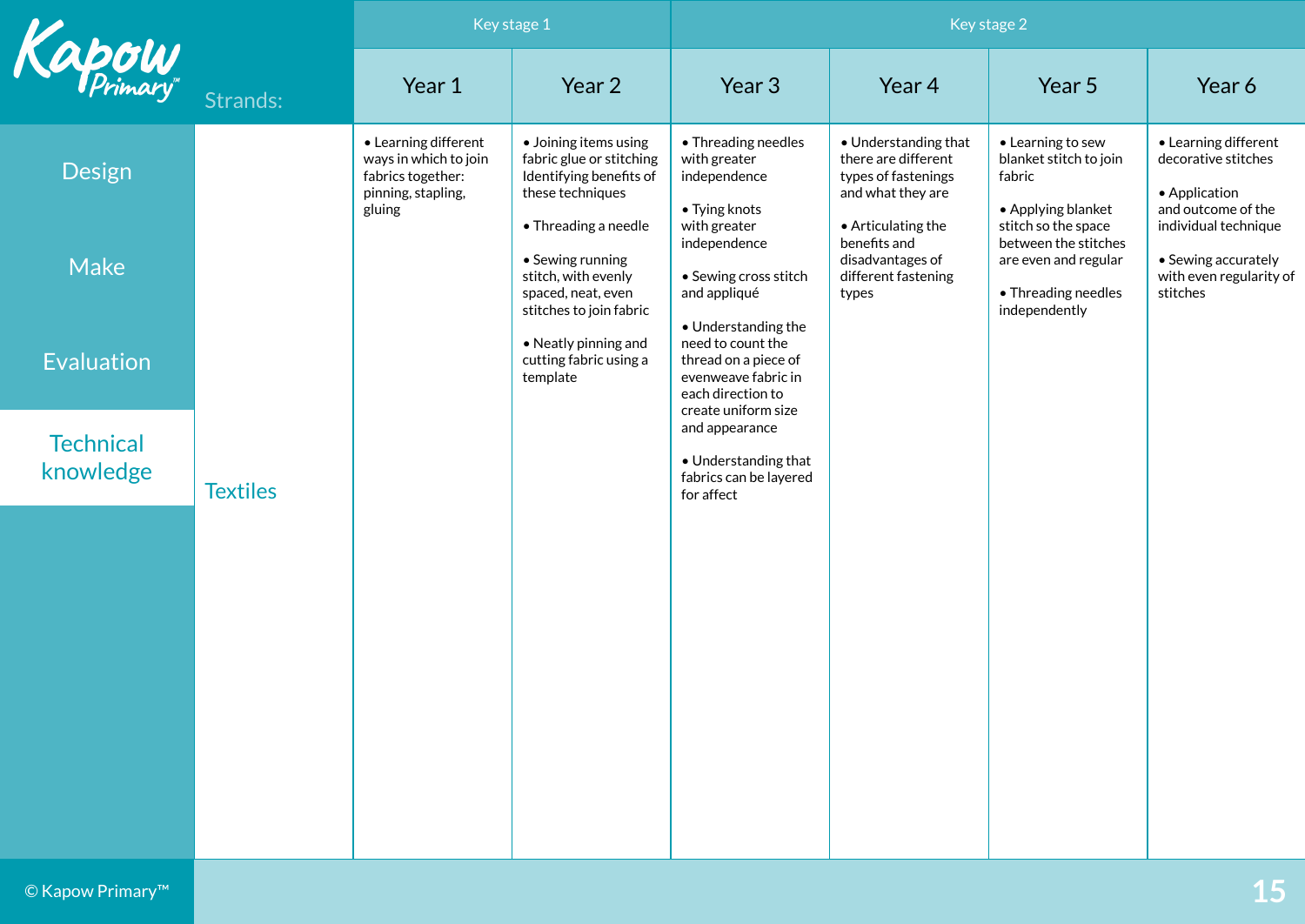|                               |                                            | Key stage 1 |        | Key stage 2                                                                                                                      |                                                                                                                                                                                                                                                                           |                                                                                     |                                                                                              |
|-------------------------------|--------------------------------------------|-------------|--------|----------------------------------------------------------------------------------------------------------------------------------|---------------------------------------------------------------------------------------------------------------------------------------------------------------------------------------------------------------------------------------------------------------------------|-------------------------------------------------------------------------------------|----------------------------------------------------------------------------------------------|
| Kapow                         | Strands:                                   | Year 1      | Year 2 | Year 3                                                                                                                           | Year 4                                                                                                                                                                                                                                                                    | Year 5                                                                              | Year 6                                                                                       |
| <b>Design</b>                 |                                            | N/A         | N/A    | • Understanding what<br>static electricity is and<br>how it moves objects<br>through attraction or<br>repulsion                  | • Learning how<br>electrical items work<br>· Identifying electrical<br>products                                                                                                                                                                                           | $\bullet$ Learning the<br>key components used<br>to create a functioning<br>circuit | $\bullet$ Learning that<br>batteries contain acid,<br>which can be<br>dangerous if they leak |
| <b>Make</b>                   |                                            |             |        | • Generating static<br>electricity<br>independently<br>• Using static<br>electricity to make<br>objects move in a<br>desired way | • Learning what<br>electrical conductors<br>and insulators are                                                                                                                                                                                                            | • Learning that copper<br>is a conductor and can<br>be used as part of a<br>circuit | • Identifying and<br>naming the circuit<br>components in a<br>steady hand game               |
| Evaluation                    | <b>Electrical</b><br>systems<br>(KS2 only) |             |        |                                                                                                                                  | • Understanding that<br>• Understanding that<br>breaks in a circuit will<br>a battery contains<br>stored electricity and<br>stop it from working<br>can be used to power<br>• Explaining how a<br>products<br>series circuit will work<br>· Identifying the<br>in my card |                                                                                     |                                                                                              |
| <b>Technical</b><br>knowledge |                                            |             |        |                                                                                                                                  | features of a torch<br>• Understanding how<br>a torch works                                                                                                                                                                                                               | • Identifying the<br>negative and positive<br>leg of an LED                         |                                                                                              |
|                               |                                            |             |        |                                                                                                                                  | • Articulating the<br>positives and<br>negatives about<br>different torches                                                                                                                                                                                               | • Drawing a series<br>circuit diagram and<br>symbols                                |                                                                                              |
|                               |                                            |             |        |                                                                                                                                  |                                                                                                                                                                                                                                                                           |                                                                                     |                                                                                              |
|                               |                                            |             |        |                                                                                                                                  |                                                                                                                                                                                                                                                                           |                                                                                     |                                                                                              |
|                               |                                            |             |        |                                                                                                                                  |                                                                                                                                                                                                                                                                           |                                                                                     |                                                                                              |